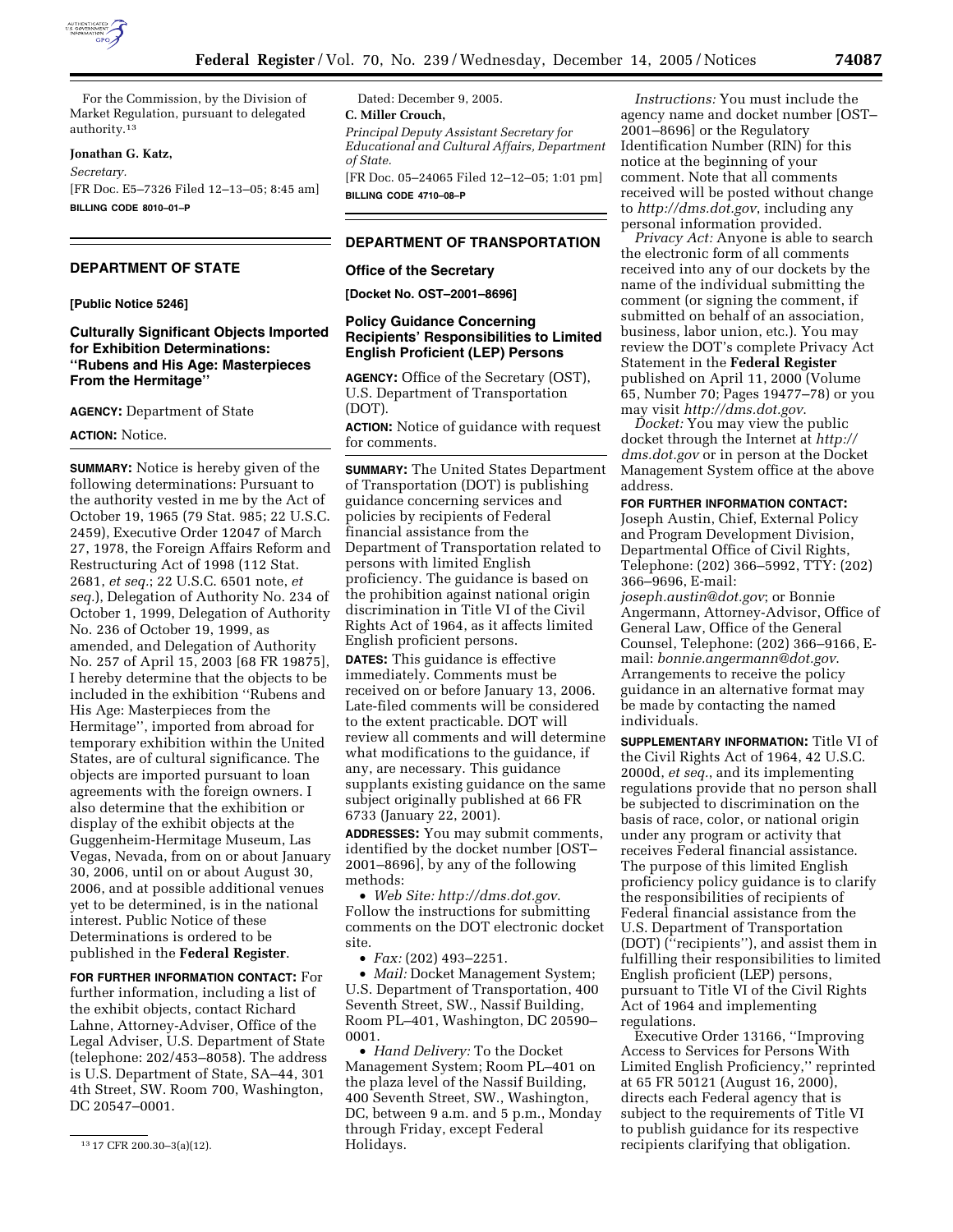Executive Order 13166 further directs that all such guidance documents be consistent with the compliance standards and framework detailed in the Department of Justice's (DOJ's) Policy Guidance entitled ''Enforcement of Title VI of the Civil Rights Act of 1964— National Origin Discrimination Against Persons With Limited English Proficiency.'' *See* 65 FR 50123 (August 16, 2000) (DOJ's General LEP Guidance).

DOT published its initial guidance regarding its recipients' obligations to take reasonable steps to ensure access by LEP persons on January 22, 2001, and requested public comment on the guidance. *See* 66 FR 6733. DOT received 21 comments in response to its January 22, 2001, policy guidance. The comments reflected the views of individuals, organizations serving LEP populations, organizations favoring the use of the English language, and recipient agencies. While many comments identified areas for improvement and/or revision, the majority of the comments on the DOT LEP Guidance expressed agreement with its overall goal of ensuring access of LEP individuals to recipients' services. DOT worked closely with DOJ to ensure that recipients' comments were addressed in a consistent fashion.

In the order most often raised, the common areas of comment regarded: cost considerations, especially for smaller recipients serving few LEP persons; increased litigation risk and liability for recipients as a result of the guidance; and use of interpreters and the definition of ''qualified interpreter.''

A large number of comments focused on cost considerations and suggested that the Department address them as part of its evaluation of the language assistance needs of LEP persons. Particularly, this concern was expressed by state agencies that at the time received Coast Guard grants to administer safe boating courses.1 But this policy guidance does not require DOT recipients to translate all courses or materials in every circumstance or to take unreasonable or burdensome steps in providing LEP persons access. We have clarified the guidance to better convey its flexibility, based on the fourfactor analysis set forth in DOJ's General LEP Guidance.

Several recipients commented that they serve few if any LEP persons and that the cost of interpreting all of their courses and materials would be

excessive and unnecessary. While none urged that costs be excluded from consideration altogether, at least one comment expressed concern that a recipient could use cost as a basis for avoiding otherwise reasonable and necessary language assistance to LEP persons. In contrast, a few comments suggested that the flexible factdependent compliance standard set forth in the guidance, when combined with the desire of most recipients to avoid the risk of noncompliance, could lead some large recipients to incur unnecessary or inappropriate fiscal burdens in the face of already strained program budgets. The Department is mindful that cost considerations could be inappropriately used to avoid providing otherwise reasonable and necessary language assistance. Similarly, cost considerations could be ignored or minimized to justify the provision of a particular level or type of language service even though effective alternatives exist at a minimal cost. The Department also is aware of the possibility that satisfying the need for language services might be quite costly for certain types of recipients, particularly if they have not updated their programs and activities to the changing needs of the populations they serve.

The potential for some recipients to assert adverse cost impacts in order to avoid Title VI obligations does not, in the Department's view, justify eliminating cost as a factor in all cases when determining the necessary scope of reasonable language assistance services under DOT's guidance. The Department continues to believe that costs are a legitimate consideration in identifying the reasonableness of particular language assistance measures, and the DOJ Recipient LEP Guidance identifies the appropriate framework through which costs are to be considered. *See* Department of Justice Final Guidance to Federal Financial Assistance Recipients Regarding Title VI Prohibition Against National Origin Discrimination Affecting Limited English Proficient Persons, 67 FR 41455 (June 18, 2002).

The second most common category of comments DOT received expressed concern over increased litigation risk and liability for recipients as a result of the LEP Guidance. As is addressed below in the Introduction, *Alexander* v. *Sandoval*, 532 U.S. 275 (2001), holds principally that there is no private right of action to enforce Title VI disparate impact regulations. The LEP Guidance is based on Title VI and DOT's Title VI regulations at 49 CFR part 21 and does not provide any private right of action

beyond that which exists in those laws. Thus, the LEP Guidance does not increase the risk of recipients' legal liability to private plaintiffs. However, the Department does not dismiss the possibility that individuals may continue to initiate such legal actions.

The third most numerous category of comments DOT received regarded the definition of ''qualified interpreter'' and expressed commentators' concern with recipients' responsibility to make interpreters available, especially for recipients who serve populations with extremely diverse language needs. Set forth below in section VI are practices to help recipients ascertain that their interpreters are both competent and effective. This section should enable recipients to assess the qualifications of the interpreters they use and identify any improvements that need to be addressed.

Three of the comments urged withdrawal of the guidance, arguing it is unsupported by law. In response, the Department notes that its commitment to implementing Title VI and its regulations to address language barriers is longstanding and is unaffected by recent judicial action precluding individuals from successfully maintaining suits to enforce agencies' Title VI disparate impact regulations. This guidance clarifies existing statutory and regulatory provisions by describing the factors recipients should consider in fulfilling their responsibilities to LEP persons.

The remaining 18 comments were generally supportive of the guidance and DOT's leadership in this area. One recipient commented that constraining LEP persons' access to services may actually hinder their ability to become more proficient in the English language, therefore justifying increased programs for LEP persons. Several comments received addressed areas unique to the provision of transportation services to LEP persons. One recipient discussed the inconsistency between the Federal Motor Carrier Safety Administration's (FMCSA's) regulations requiring all drivers to speak and understand a certain amount of English, and the guidance's requirement that the FMCSA division offices provide information and services in other languages to accommodate LEP persons. Pursuant to 49 CFR 391.11(b)(2), a person is qualified to drive a motor vehicle if he or she ''[c]an read and speak the English language sufficiently to converse with the general public, to understand highway traffic signs and signals in the English language, to respond to official inquiries, and to make entries on reports and records.'' In 1997, following an

<sup>1</sup>This guidance does not address the extent to which Executive Order 13166 requires language access services in the provision of boating safety courses funded by the Coast Guard, because that agency is no longer a component of the Department of Transportation.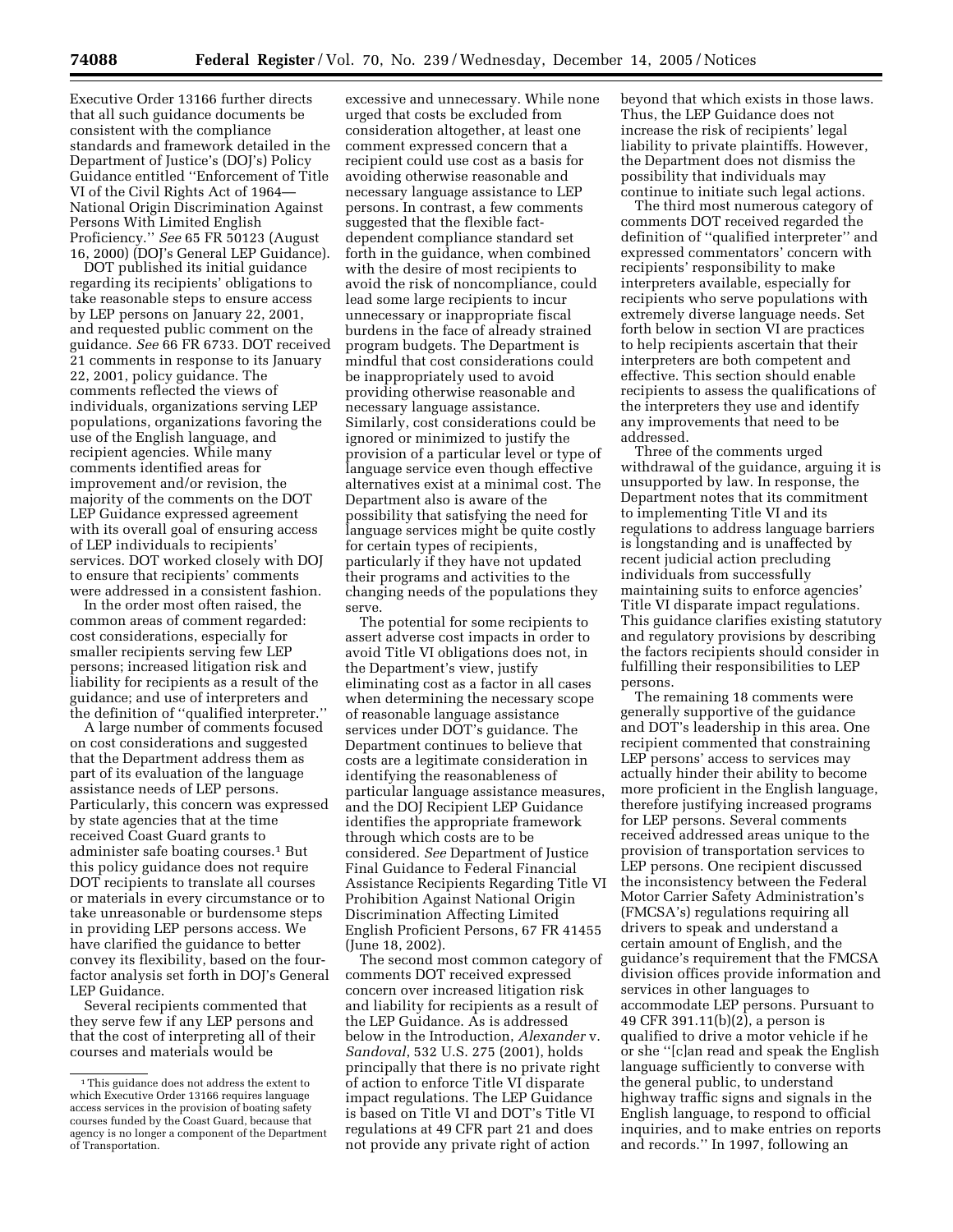American Civil Liberties Union (ACLU) legal challenge to this requirement, DOT issued an advance notice of proposed rulemaking (ANPRM) to address this issue. On July 24, 2003, FMCSA withdrew this ANPRM, concluding that the information introduced in response to the notice ''does not establish that the current regulation requires an unnecessarily high level of English fluency that has resulted in a discriminatory impact or effect based upon national origin, color, or ethnicity.'' FMCSA determined the regulation ''as written and properly enforced effectively balances issues of civil rights and highway safety.'' 68 FR 43890.

Another recipient, who works with community-based organizations concerned with transportation practices and policies, suggested mandatory LEP Access Assessments be attached to the standard financial assistance Assurance Forms that recipients must execute, to serve as a basis for disqualifying recipients submitting inaccurate or substantially incomplete assessments from Federal grant funding. While providing LEP persons with meaningful access is the law and should be given high priority, DOT advocates a flexible approach in ensuring such access, as outlined below in section V, in order to suit the varying needs of its recipients, and therefore has not adopted this suggestion. As discussed in section VIII, DOT seeks to promote voluntary compliance to meet Title VI's goal of ensuring that Federal funds are not used in a manner that discriminates on the basis of race, color, or national origin. DOT will work with recipients to meet this goal, and will resort to more intrusive administrative remedies only if voluntary compliance cannot be secured and stronger measures become necessary to ensure LEP persons have meaningful access to services from recipients of DOT financial assistance.

This document has been modified based on careful consideration of public comments received by DOT, and the approach DOJ adopted after analyzing the public comments it received following its initial guidance published at 66 FR 3834 (January 16, 2001). This guidance is consistent with: Title VI, implementing regulations, Executive Order 13166, the DOJ General LEP Guidance, and the model DOJ Recipient Guidance issued on June 18, 2002.

With particular emphasis on the concerns mentioned above, the Department proposes this ''Limited English Proficiency Guidance for Department of Transportation Recipients.'' The text of this guidance document appears below.

Because this guidance must adhere to the Federal-wide compliance standards and framework detailed in the model DOJ Recipient Guidance issued on June 18, 2002, DOT specifically solicits comments on the nature, scope, and appropriateness of the DOT-specific examples set out in this guidance explaining and/or highlighting how those consistent Federal-wide compliance standards are applicable to recipients of Federal financial assistance from DOT. This guidance supplants the existing guidance on the same subject published at 66 FR 6733 (January 22, 2001). This guidance does not constitute a regulation subject to the rulemaking requirements of the Administrative Procedure Act, 5 U.S.C. 553.

Dated: December 7, 2005.

#### **J. Michael Trujillo,**

*Director, Departmental Office of Civil Rights.* 

## **Guidance to Federal Financial Assistance Recipients Regarding Title VI Prohibition Against National Origin Discrimination Affecting Limited English Proficient Persons**

## **I. Introduction**

Most individuals living in the United States read, write, speak, and understand English. There are many individuals, however, for whom English is not their primary language. For instance, based on the 2000 census, regarding individuals older than age 5, over 26 million individuals speak Spanish and almost 7 million individuals speak an Asian or Pacific Island language at home. If these individuals have a limited ability to read, write, speak, or understand English, they are limited English proficient, or ''LEP.''

In a 2001 Supplementary Survey by the U.S. Census Bureau, <sup>2</sup> 33% of Spanish speakers and 22.4% of all Asian and Pacific Island language speakers aged 18–64 reported that they spoke English either ''not well'' or ''not at all.''

Language for LEP individuals can be a barrier to accessing important benefits or services, understanding and exercising important rights, complying with applicable responsibilities, or understanding other information provided by federally funded programs and activities. The Federal Government

funds an array of services that can be made meaningfully accessible to otherwise eligible LEP persons. The Federal Government is committed to improving the accessibility of these programs and activities to eligible LEP persons, a goal that reinforces its equally important commitment to promoting programs and activities designed to help individuals learn English. Recipients of Federal financial assistance have an obligation to reduce language barriers that can preclude meaningful access by LEP persons to important government services.3

In certain circumstances, failure to ensure that LEP persons can effectively participate in or benefit from federally assisted programs and activities may violate the prohibition under Title VI of the Civil Rights Act of 1964, 42 U.S.C. 2000d, and Title VI regulations against national origin discrimination. The purpose of this policy guidance is to assist recipients in fulfilling their responsibilities to provide meaningful access to LEP persons under existing law. This guidance clarifies existing legal requirements for LEP persons by describing the factors recipients should consider in fulfilling their responsibilities to LEP persons.4 These are the same criteria DOT will use in evaluating whether recipients are complying with Title VI and Title VI regulations.

Executive Order 13166 charges DOJ with the responsibility for providing LEP Guidance to other Federal agencies, such as DOT, and for ensuring consistency among each agency-specific guidance. Consistency among Federal Government agencies is particularly important. Inconsistent or contradictory guidance could confuse recipients of Federal funds and needlessly increase costs without facilitating the meaningful access for LEP persons that this policy guidance is designed to address. As with most government initiatives, this requires balancing several principles.

4This policy guidance is not a regulation but rather a guide. Title VI and its implementing regulations require that recipients take responsible steps to ensure meaningful access by LEP persons. Recipients should use the guidance to determine how best to comply with statutory and regulatory obligations to provide meaningful access to the benefits, services, information, and other important portions of their programs and activities for individuals who are LEP.

<sup>2</sup>PO35. *Age by Language Spoken at Home by Ability to Speak English for the Population 5 Years and Over.* Cens. Summ. File 3, 2001 Supp. Survey Summ. Tables (SF 3) (based on 12 monthly samples during 2001) Washington: U.S. Dep't of Comm., Bur. of the Census. Viewed 14 September 2004, available at: *http://factfinder.census.gov/servlet/ DTTable?*\_*bm=y&-geo*\_*id=D&-ds*\_*name=D&-*  \_*lang=en&-redoLog=false& mt*\_*name=DSS*\_*2001*\_*EST*\_*G2000*\_*P035.* 

<sup>3</sup> DOT recognizes that many recipients had language assistance programs in place prior to the issuance of Executive Order 13166. This policy guidance provides a uniform framework for a recipient to integrate, formalize, and assess the continued vitality of these existing and possibly additional reasonable efforts based on the nature of its programs and activities, the current needs of the LEP populations it encounters, and its prior experience in providing language services in the community it serves.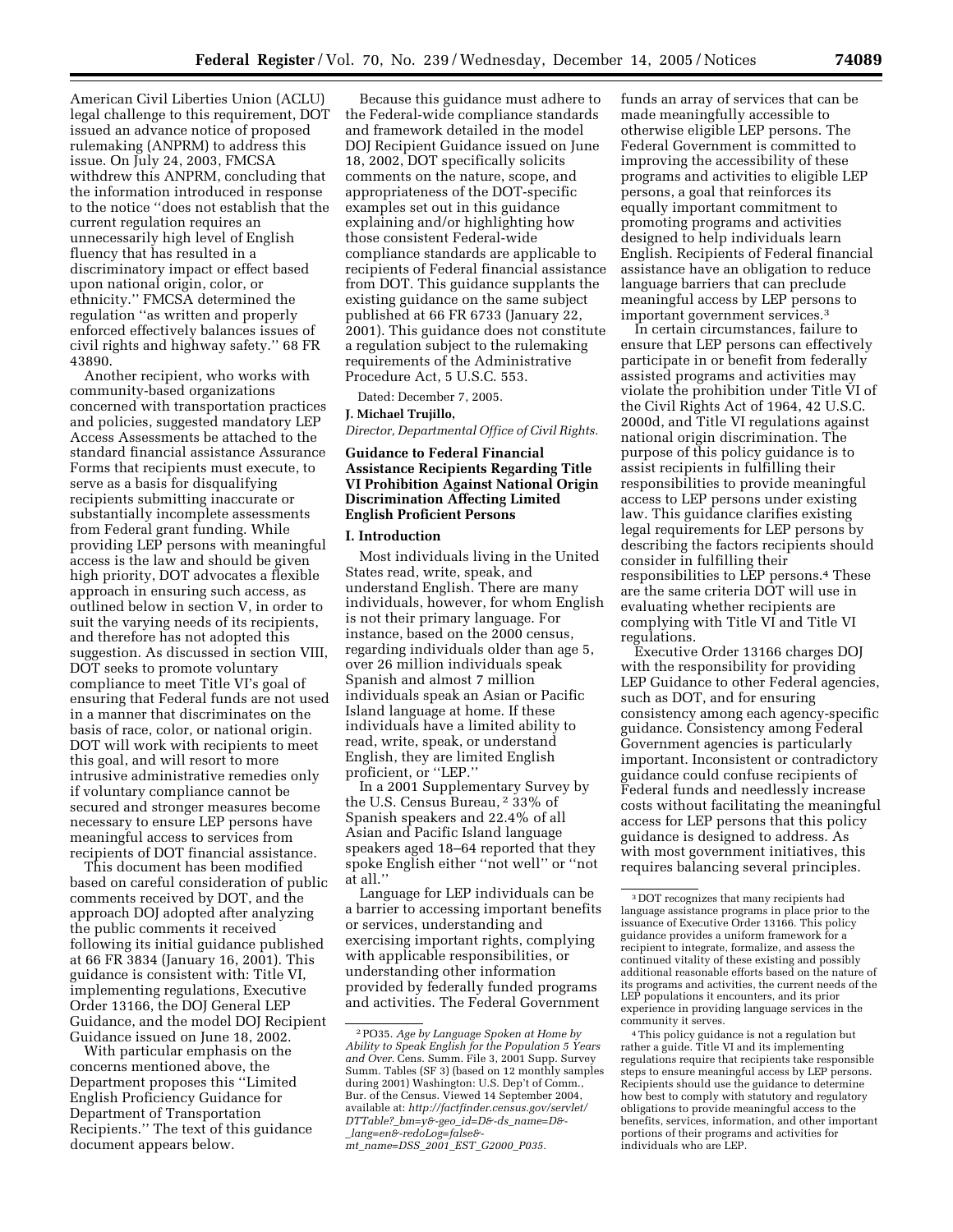While this guidance discusses that balance in some detail, it is important to note the basic principles behind that balance. First, we must ensure that federally assisted programs and activities aimed at the American public do not leave individuals behind simply because they face challenges communicating in English. This is of particular importance because, in many cases, LEP individuals form a substantial portion of those who particularly benefit from federally assisted programs and activities. Second, we must achieve this goal while finding constructive methods to reduce the costs of LEP requirements on small businesses, small local governments, or small nonprofit organizations that receive Federal financial assistance. There are many productive steps that the Federal Government, either collectively or as individual agencies, can take to help recipients reduce the costs of language services without sacrificing meaningful access for LEP persons. Without these steps, certain smaller recipients may choose not to participate in federally assisted programs or activities, threatening the critical functions that the programs or activities strive to assist. To that end, DOT plans to continue to work with DOJ and other Federal agencies to provide ongoing assistance and guidance in this important area. In addition, DOT plans to work with recipients of Federal financial assistance—for example, with motor vehicle departments, transit authorities, state departments of transportation, and other transportation service providers and LEP persons, to identify and share model plans, examples of best practices, and cost-saving approaches. Moreover, DOT intends to explore how language assistance measures and costcontainment approaches developed with respect to its own federally conducted programs and activities can be effectively shared or otherwise made available to recipients, particularly small businesses, small local governments, and small nonprofit organizations. An interagency working group on LEP has developed a Web site, *http://www.lep.gov,* to assist in disseminating this information to recipients, Federal agencies, and the communities being served.

Many commentators have noted that some have interpreted the case of *Alexander* v. *Sandoval*, 532 U.S. 275 (2001), as impliedly striking down the regulations promulgated under Title VI that form the basis for the part of Executive Order 13166 that applies to federally assisted programs and

activities. We have taken the position that this is not the case, and will continue to do so. Accordingly, we will strive to ensure that federally assisted programs and activities work in a way that is effective for all eligible beneficiaries, including those with limited English proficiency.

## **II. Legal Authority**

Section 601 of Title VI of the Civil Rights Act of 1964, 42 U.S.C. 2000d, provides that no person shall ''on the ground of race, color, or national origin, be excluded from participation in, be denied the benefits of, or be subjected to discrimination under any program or activity receiving Federal financial assistance.'' Section 602 authorizes and directs Federal agencies that are empowered to extend Federal financial assistance to any program or activity ''to effectuate the provisions of [section 601] \* \* \* by issuing rules, regulations, or orders of general applicability.'' 42 U.S.C. 2000d–1.

Department of Justice regulations promulgated pursuant to section 602 forbid recipients from ''utiliz[ing] criteria or methods of administration which have the effect of subjecting individuals to discrimination because of their race, color, or national origin, or have the effect of defeating or substantially impairing accomplishment of the objectives of the program as respects individuals of a particular race, color, or national origin.'' 28 CFR 42.104(b)(2). DOT's Title VI regulations include almost identical language in this regard. *See* 49 CFR 21.5(b)(vii)(2) (portions of these regulations are provided in Appendix A).

The Supreme Court, in *Lau* v. *Nichols*, 414 U.S. 563 (1974), interpreted regulations promulgated by the former Department of Health, Education, and Welfare, including a regulation similar to that of DOJ, 45 CFR 80.3(b)(2), to hold that Title VI prohibits conduct that has a disproportionate effect on LEP persons because such conduct constitutes national origin discrimination. In *Lau*, a San Francisco school district that had a significant number of non-Englishspeaking students of Chinese origin was required to take reasonable steps to provide them with a meaningful opportunity to participate in federally funded educational programs.

On August 11, 2000, Executive Order 13166 was issued. ''Improving Access to Services for Persons With Limited English Proficiency,'' 65 FR 50121 (August 16, 2000). Under that order, every Federal agency that provides financial assistance to non-Federal entities must publish guidance on how its recipients can provide meaningful

access to LEP persons and thus comply with Title VI regulations forbidding recipients from ''restrict[ing] an individual in any way in the enjoyment of any advantage or privilege enjoyed by others receiving any service, financial aid, or other benefit under the program'' or from ''utiliz[ing] criteria or methods of administration which have the effect of subjecting individuals to discrimination because of their race, color, or national origin, or have the effect of defeating or substantially impairing accomplishment of the objectives of the program as respects individuals of a particular race, color, or national origin.''

On that same day, DOJ issued a general guidance document addressed to ''Executive Agency Civil Rights Officers'' setting forth general principles for agencies to apply in developing guidance documents for recipients pursuant to the Executive Order. ''Enforcement of Title VI of the Civil Rights Act of 1964—National Origin Discrimination Against Persons With Limited English Proficiency,'' 65 FR 50123 (August 16, 2000) (DOJ's General LEP Guidance).

Subsequently, Federal agencies raised questions regarding the requirements of the Executive Order, especially in light of the Supreme Court's decision in *Alexander* v. *Sandoval*, 532 U.S. 275 (2001). On October 26, 2001, the Assistant Attorney General for Civil Rights issued a memorandum for ''Heads of Departments and Agencies, General Counsels and Civil Rights Directors.'' This memorandum clarified and reaffirmed the DOJ LEP Guidance in light of *Sandoval*. The Assistant Attorney General stated that because *Sandoval* did not invalidate any Title VI regulations that proscribe conduct that has a disparate impact on covered groups—the types of regulations that form the legal basis for the part of Executive Order 13166 that applies to federally assisted programs and activities—the Executive Order remains in force.5

 $^{\rm 5}$  The memorandum noted that some commentators have interpreted *Sandoval* as impliedly striking down the disparate impact regulations promulgated under Title VI that form the basis for the part of Executive Order 13166 that applies to federally assisted programs and activities. *See, e.g., Sandoval*, 532 U.S. at 286, 286 n.6 (''[W]e assume for purposes of this decision that section 602 confers the authority to promulgate disparateimpact regulations; \* \* \* We cannot help observing, however, how strange it is to say that disparate-impact regulations are 'inspired by, at the service of, and inseparably intertwined with' Sec. 601 \* \* \* when Sec. 601 permits the very behavior that the regulations forbid''). The memorandum, however, made clear that DOJ disagreed with the commentators' interpretation. *Sandoval* holds principally that there is no private right of action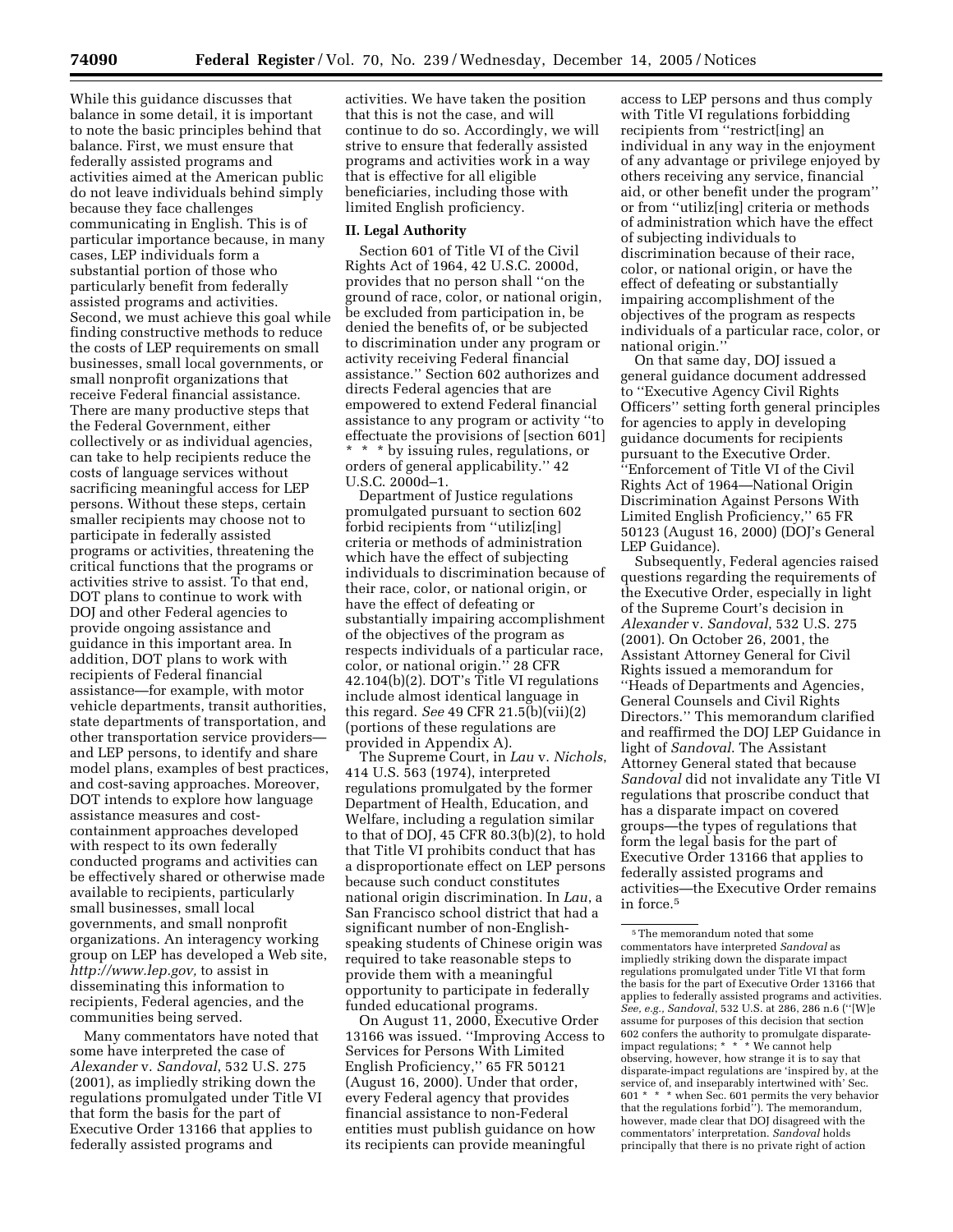Pursuant to Executive Order 13166, DOT developed its own guidance document for recipients and initially issued it on January 22, 2001. ''DOT Guidance to Recipients on Special Language Services to Limited English Proficient (LEP) Beneficiaries.'' However, in light of the public comments received and the Assistant Attorney General's October 26, 2001, clarifying memorandum, DOT has revised its LEP guidance to ensure greater consistency with DOJ's revised LEP guidance, published June 18, 2002, and other agencies' revised LEP guidance. 67 FR 117 (June 18, 2002).

#### **III. Who Is Covered?**

Pursuant to Executive Order 13166, the meaningful access requirement of Title VI, the Title VI regulations, and the four-factor analysis set forth in the DOJ's revised LEP Guidance, 67 FR 117 (June 18, 2002), apply to the programs and activities of Federal agencies, including DOT. Federal financial assistance includes grants, cooperative agreements, training, use of equipment, donations of surplus property, and other assistance. Recipients of DOT assistance include, for example:

- State departments of transportation.
- State motor vehicle administrations.
- Airport operators.
- State highway safety programs.
- Metropolitan planning organizations.
- Regional transportation agencies.

• Regional, state, and local transit operators.

- Public safety agencies.<sup>6</sup>
- Hazardous materials transporters and other first responders.

• State and local agencies with emergency transportation responsibilities, for example, the transportation of supplies for natural disasters, planning for evacuations, quarantines, and other similar action.

Subrecipients likewise are covered when Federal funds are passed through from one recipient to a subrecipient.

Coverage extends to a recipient's entire program or activity, i.e., to all parts of a recipient's operations. This is true even if only one part of the recipient receives the Federal assistance.

*Example:* DOT provides assistance to a state department of transportation to

rehabilitate a particular highway on the National Highway System. All of the operations of the entire state department of transportation—not just the particular highway program—are covered by the DOT guidance.

Finally, some recipients operate in jurisdictions in which English has been declared the official language. Nonetheless, these recipients continue to be subject to Federal nondiscrimination requirements, including those applicable to the provision of federally assisted services to persons with limited English proficiency.

# **IV. Who Is a Limited English Proficient Individual?**

Individuals who do not speak English as their primary language and who have a limited ability to read, write, speak, or understand English can be limited English proficient, or ''LEP,'' and, therefore, are entitled to language assistance under Title VI of the Civil Rights Act of 1964 with respect to a particular type of service, benefit, or encounter. However, if a Federal agency were to decide to terminate Federal funds based on noncompliance with Title VI or its regulations, only funds directed to the particular program or activity that is out of compliance would be terminated. 42 U.S.C. 2000d–1.

Examples of populations likely to include LEP persons who are served or encountered by DOT recipients and should be considered when planning language services include, but are not limited to:

• Public transportation passengers.

• Persons who apply for a driver's license at a state department of motor vehicles.

• Persons subject to the control of state or local transportation enforcement authorities, including, for example, commercial motor vehicle drivers.

• Persons served by emergency

transportation response programs. • Persons living in areas affected or

potentially affected by transportation projects.

• Business owners who apply to participate in DOT's Disadvantaged Business Enterprise program.

# **V. How Does a Recipient Determine the Extent of Its Obligation to Provide LEP Services?**

Recipients are required to take reasonable steps to ensure meaningful access to their programs and activities by LEP persons. While designed to be a flexible and fact-dependent standard, the starting point is an individualized assessment that balances the following four factors: (1) The number or

proportion of LEP persons eligible to be served or likely to be encountered by a program, activity, or service of the recipient or grantee; (2) the frequency with which LEP individuals come in contact with the program; (3) the nature and importance of the program, activity, or service provided by the recipient to people's lives; and (4) the resources available to the recipient and costs. As indicated above, the intent of this policy guidance is to suggest a balance that ensures meaningful access by LEP persons to critical services while not imposing undue burdens on small businesses, small local governments, or small nonprofit organizations.

After applying the above four-factor analysis to the various kinds of contacts a recipient has with the public, the recipient may conclude that different language assistance measures are sufficient to ensure meaningful access to the different types of programs or activities in which it engages. For instance, some of a recipient's activities will have a greater impact on or contact with LEP persons than others, and thus may require more in the way of language assistance. The flexibility that recipients have in addressing the needs of the LEP populations they serve does not diminish, and should not be used to minimize, the obligation that those needs be addressed. DOT recipients should apply the following four factors to the various kinds of contacts that they have with the public to assess language needs and decide what reasonable steps they should take to ensure meaningful access for LEP persons.

# *(1) The Number or Proportion of LEP Persons Served or Encountered in the Eligible Service Population*

The greater the number or proportion of LEP persons from a particular language group served or encountered in the eligible service population, the more likely language services are needed. Ordinarily, persons ''eligible to be served, or likely to be directly affected, by'' a recipient's programs or activities are those who are in fact, served or encountered in the eligible service population. This population will be program-specific, and includes persons who are in the geographic area that is part of the recipient's service area. However, where, for instance, a motor vehicle office serves a large LEP population, the appropriate service area is that served by the office, and not the entire population served by the department. Where no service area has previously been approved, the relevant service area may be that which is approved by state or local authorities or designated by the recipient itself,

to enforce Title VI disparate impact regulations. It did not address the validity of those regulations or Executive Order 13166 or otherwise limit the authority and responsibility of Federal agencies to enforce their own Title VI regulations.

<sup>6</sup>Recipients should review DOJ's LEP Guidance for specific examples of how the four-factor analysis applies to interactions between funded law enforcement authorities and first responders.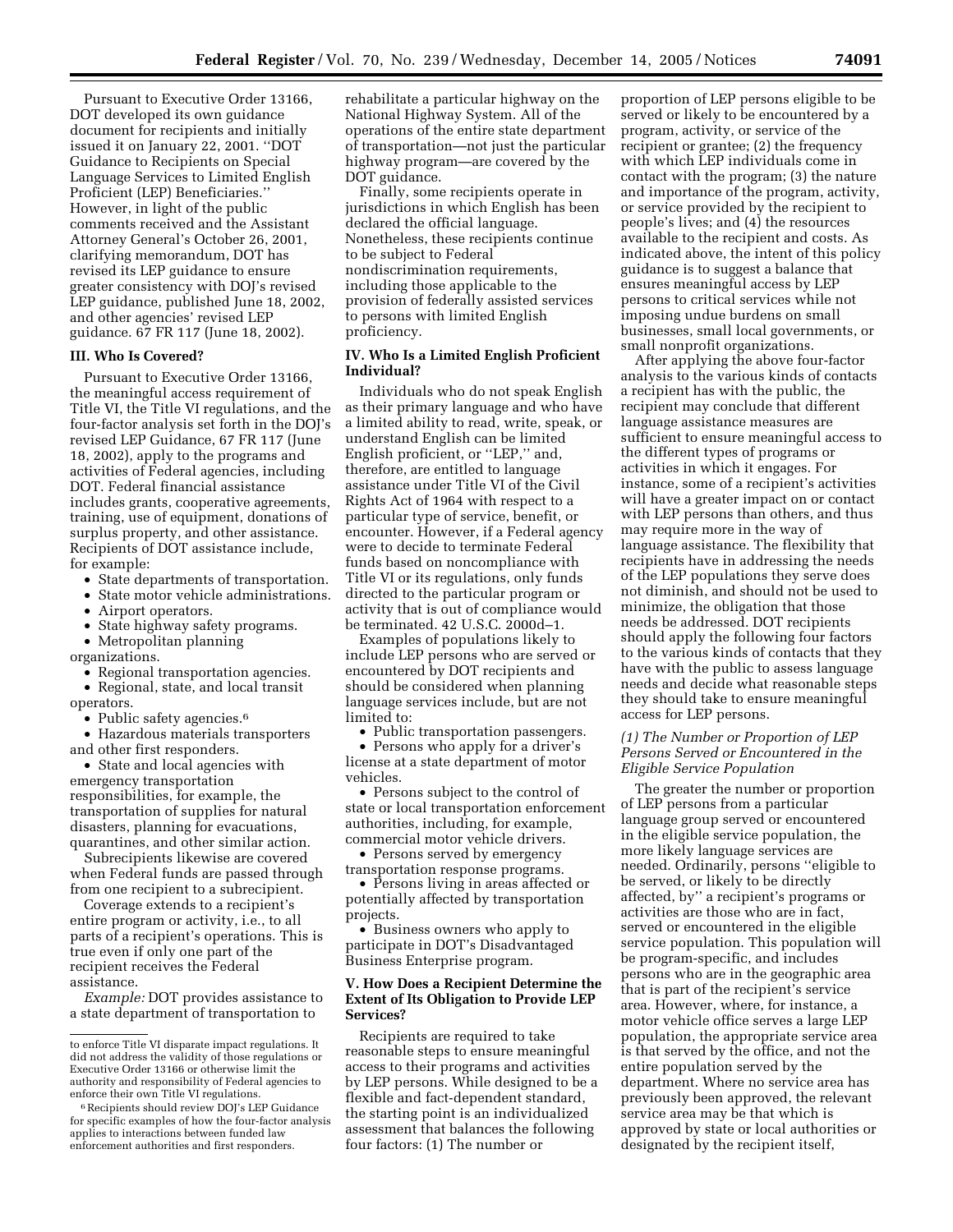provided that these designations do not themselves discriminatorily exclude certain populations. When considering the number or proportion of LEP individuals in a service area, recipients should consider LEP parent(s) whose English proficient or LEP minor children and dependents encounter the services of DOT recipients.

Recipients should first examine their prior experiences with LEP individuals and determine the breadth and scope of language services that are needed. In conducting this analysis, it is important to: Include language minority populations that are eligible beneficiaries of recipients' programs, activities, or services but may be underserved because of existing language barriers; and consult additional data, for example, from the census, school systems and community organizations, and data from state and local governments, community agencies, school systems, religious organizations, and legal aid entities.7

# *(2) The Frequency With Which LEP Individuals Come in Contact With the Program, Activity, or Service*

Recipients should assess, as accurately as possible, the frequency with which they have or should have contact with LEP individuals from different language groups seeking assistance, as the more frequent the contact, the more likely enhanced language services will be needed. The steps that are reasonable for a recipient that serves an LEP person on a one-time basis will be very different than those expected from a recipient that serves LEP persons daily. Recipients should also consider the frequency of different types of language contacts, as frequent contacts with Spanish-speaking people who are LEP may require certain assistance in Spanish, while less frequent contact with different language groups may suggest a different and/or less intensified solution. If an LEP individual accesses a program or service on a daily basis, a recipient has greater duties than if the same individual's program or activity contact is unpredictable or infrequent. However, even recipients that serve LEP persons on an unpredictable or infrequent basis should use this balancing analysis to determine what to do if an LEP

individual seeks services under the program in question. This plan need not be intricate. It may be as simple as being prepared to use a commercial telephonic interpretation service to obtain immediate interpreter services. Additionally, in applying this standard, recipients should consider whether appropriate outreach to LEP persons could increase the frequency of contact with LEP language groups.

# *(3) The Nature and Importance of the Program, Activity, or Service Provided by the Program*

The more important the activity, information, service, or program, or the greater the possible consequences of the contact to the LEP individuals, the more likely language services are needed. The obligations to communicate rights to an LEP person who needs public transportation differ, for example, from those to provide recreational programming. A recipient needs to determine whether denial or delay of access to services or information could have serious or even life-threatening implications for the LEP individual. Decisions by a Federal, state, or local entity to make an activity compulsory, such as requiring a driver to have a license, can serve as strong evidence of the importance of the program or activity.

# *(4) The Resources Available to the Recipient and Costs*

A recipient's level of resources and the costs imposed may have an impact on the nature of the steps it should take in providing meaningful access for LEP persons. Smaller recipients with more limited budgets are not expected to provide the same level of language services as larger recipients with larger budgets. In addition, ''reasonable steps'' may cease to be reasonable where the costs imposed substantially exceed the benefits. Recipients should carefully explore the most cost-effective means of delivering competent and accurate language services before limiting services due to resource concerns.

Resource and cost issues, however, can often be reduced by technological advances, reasonable business practices, and the sharing of language assistance materials and services among and between recipients, advocacy groups, affected populations, and Federal agencies. For example, the following practices may reduce resource and cost issues where appropriate:

• Training bilingual staff to act as interpreters and translators.

• Information sharing through industry groups.

• Telephonic and video conferencing interpretation services.

• Translating vital documents posted on Web sites.

• Pooling resources and standardizing documents to reduce translation needs.

• Using qualified translators and interpreters to ensure that documents need not be ''fixed'' later and that inaccurate interpretations do not cause delay or other costs.

• Centralizing interpreter and translator services to achieve economies of scale.8

• Formalized use of qualified community volunteers.

Large entities and those entities serving a significant number or proportion of LEP persons should ensure that their resource limitations are well substantiated before using this factor as a reason to limit language assistance. Such recipients may find it useful to be able to articulate, through documentation or in some other reasonable manner, their process for determining that language services would be limited based on resources or costs.

This four-factor analysis necessarily implicates the ''mix'' of LEP services required. Recipients have two main ways to provide language services: Oral interpretation either in person or via telephone interpretation service (hereinafter ''interpretation'') and written translation (hereinafter ''translation''). Oral interpretation can range from on-site interpreters for critical services provided to a high volume of LEP persons to access through commercially available telephonic interpretation services. Written translation, likewise, can range from translation of an entire document to translation of a short description of the document. In some cases, language services should be made available on an expedited basis while in others the LEP individual may be referred to another office of the recipient for language assistance.

The correct mix should be based on what is both necessary and reasonable in light of the four-factor analysis. For instance, a motor vehicle department or an emergency hazardous material cleanup team in a largely Hispanic neighborhood may need immediate oral interpreters available and should give serious consideration to hiring bilingual staff (of course, many such departments have already made these arrangements). Additionally, providing public

<sup>7</sup>The focus of the analysis is on lack of English proficiency, not the ability to speak more than one language. Note that demographic data may indicate the most frequently spoken languages other than English and the percentage of people who speak that language but speak or understand English less than well. People who are also proficient in English may speak some of the most commonly spoken languages other than English.

<sup>8</sup>Small recipients with limited resources may find that entering into a bulk telephonic interpretation service contract will prove cost effective.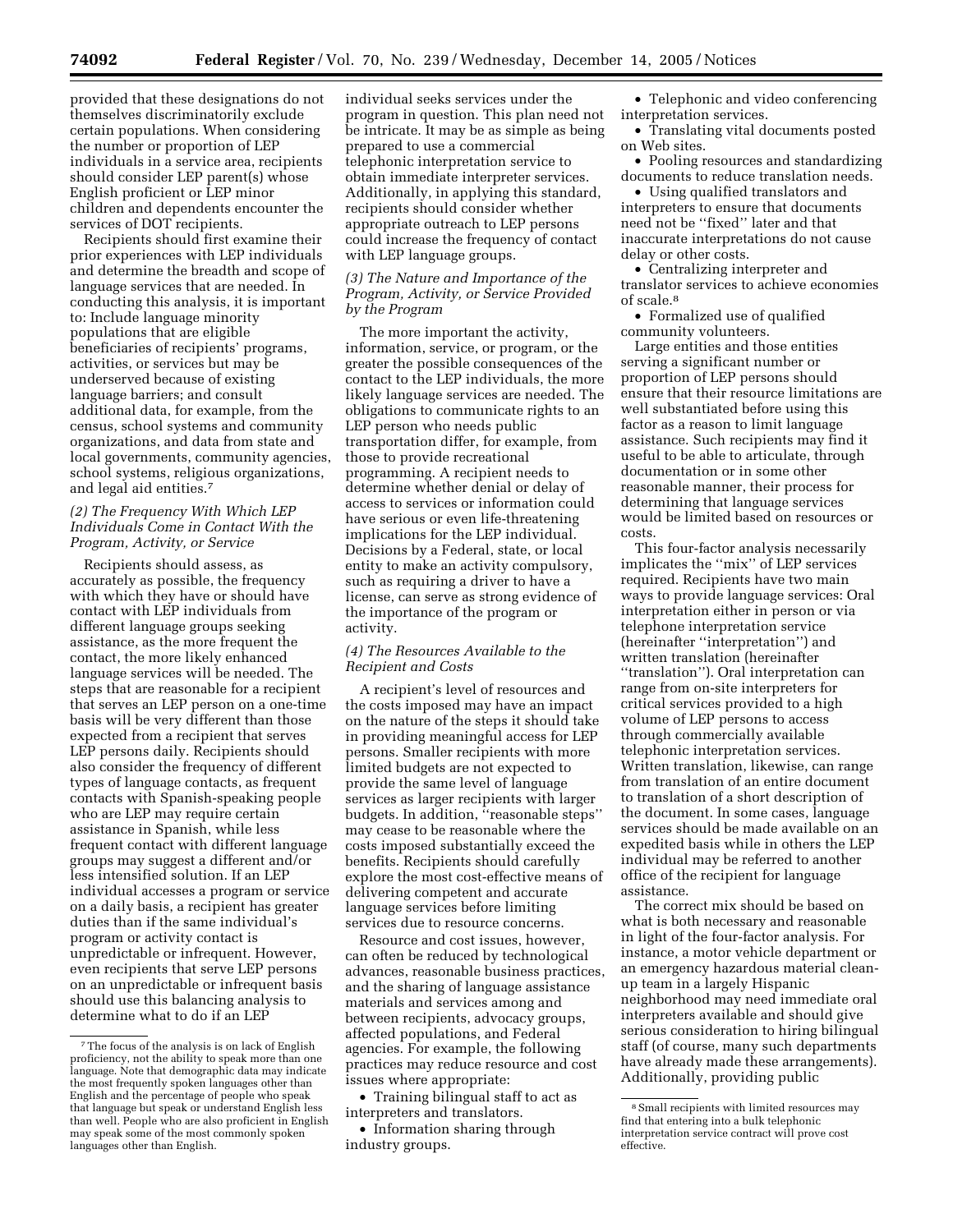transportation access to LEP persons is crucial. An LEP person's inability to utilize effectively public transportation may adversely affect his or her ability to obtain health care, or education, or access to employment. In contrast, there may be circumstances where the importance and nature of the activity and number or proportion and frequency of contact with LEP persons may be low and the costs and resources needed to provide language services may be high—such as in the case of a voluntary general public tour of an airport or train station—in which prearranged language services for the particular service may not be necessary. Regardless of the type of language services provided, quality and accuracy of those services can be critical. Recipients have substantial flexibility in determining the appropriate mix.

# **VI. Selecting Language Assistance Services**

Recipients may provide language services in either oral or written form. Quality and accuracy of the language service is critical in order to avoid potential serious consequences to the LEP person and to the recipient.

# *A. Oral Language Services (Interpretation)*

Interpretation is the act of listening to something in one language (source language) and orally translating it into another language (target language). Where interpretation is needed and is reasonable, recipients should consider some or all of the options below for providing competent interpreters in a timely manner.

Competence of Interpreters. When providing oral assistance, recipients should ensure competency of the language service provider, no matter which of the strategies outlined below are used. Competency requires more than self-identification as bilingual. Some bilingual staff and community volunteers, for instance, may be able to communicate effectively in a different language when communicating information directly in that language, but not be competent to interpret into and out of English. Likewise, they may not be able to do written translations.

Competency to interpret, however, does not necessarily mean formal certification as an interpreter, although certification is helpful. When using interpreters, recipients should ensure that they:

• Demonstrate proficiency in and ability to communicate information accurately in both English and in the other language and identify and employ the appropriate mode of interpreting

(e.g., consecutive, simultaneous, summarization, or sight translation).

• Have knowledge in both languages of any specialized terms or concepts peculiar to the recipient's program or activity and of any particularized vocabulary and phraseology used by the LEP person;<sup>9</sup> and understand and follow confidentiality and impartiality rules to the same extent as the recipient employee for whom they are interpreting and/or to the extent their position requires.

• Understand and adhere to their role as interpreters without deviating into a role as counselor, legal advisor, or other roles.

Additionally, some recipients may have their own requirements for interpreters, as individual rights may depend on precise, complete, and accurate interpretations or translations. In some cases, interpreters may be required to demonstrate that their involvement in a matter would not create a conflict of interest.

While quality and accuracy of language services are critical, they are nonetheless part of the appropriate mix of LEP services required. The quality and accuracy of language services as part of disaster relief programs, or in the provision of emergency supplies and services, for example, must be extraordinarily high, while the quality and accuracy of language services in a bicycle safety course need not meet the same exacting standards.

Finally, when interpretation is needed and is reasonable, it should be provided in a timely manner in order to be effective. Generally, to be ''timely,'' the recipient should provide language assistance at a time and place that avoids the effective denial of the service, benefit, or right at issue or the imposition of an undue burden on or delay in important rights, benefits, or services to the LEP person. For example, when the timeliness of services is important, such as when an LEP person needs access to public transportation, a DOT recipient does not provide meaningful LEP access when it has only one bilingual staff member available one day a week to provide the service.

*Hiring Bilingual Staff.* When particular languages are encountered often, hiring bilingual staff offers one of the best, and often most economical, options. Recipients can, for example, fill public contact positions, such as transit station managers, department of motor vehicle service representatives, security guards, or program directors, with staff that are bilingual and competent to communicate directly with LEP persons in their language. If bilingual staff members are also used to interpret between English speakers and LEP persons, or to orally interpret written documents from English into another language, they should be competent in the skill of interpreting, as discussed above. Effective management strategies, including any appropriate adjustments in assignments and protocols for using bilingual staff, can ensure that bilingual staff members are fully and appropriately utilized. When bilingual staff cannot meet all of the language service obligations of the recipient, the recipient should turn to other options.

*Hiring Staff Interpreters.* Hiring interpreters may be most helpful where there is a frequent need for interpreting services in one or more languages. Depending on the facts, sometimes it may be necessary and reasonable to provide on-site interpreters to facilitate accurate and meaningful communication with an LEP person.

*Contracting for Interpreters.* Contract interpreters may be a cost-effective option when there is no regular need for a particular language skill. In addition to commercial and other private providers, many community-based organizations and mutual assistance associations provide interpretation services for particular languages. Contracting with interpreters and providing training regarding the recipient's programs and processes to these organizations can be a costeffective option for providing language services to LEP persons from those language groups.

*Using Telephone Interpreter Lines.*  Telephone interpreter service lines often offer prompt interpreting assistance in many different languages. They may be particularly appropriate where the mode of communicating with an English proficient person would also be over the phone. Although telephonic interpretation services are useful in many situations, it is important to ensure that, when using such services, the interpreters are competent to interpret any technical or legal terms specific to a particular program that may be important parts of the conversation. Nuances in language and non-verbal communication can often assist an

<sup>9</sup>Many languages have ''regionalisms,'' or differences in usage. For instance, a word that may be understood to mean something in Spanish for someone from Cuba may not be so understood by someone from Mexico. In addition, because there may be languages that do not have an appropriate direct interpretation of certain legal terms, the interpreter should be able to provide the most appropriate interpretation. The interpreter should make the recipient aware of the issue and the interpreter and recipient can then work to develop a consistent and appropriate set of descriptions of these terms in that language that can be used again, when appropriate.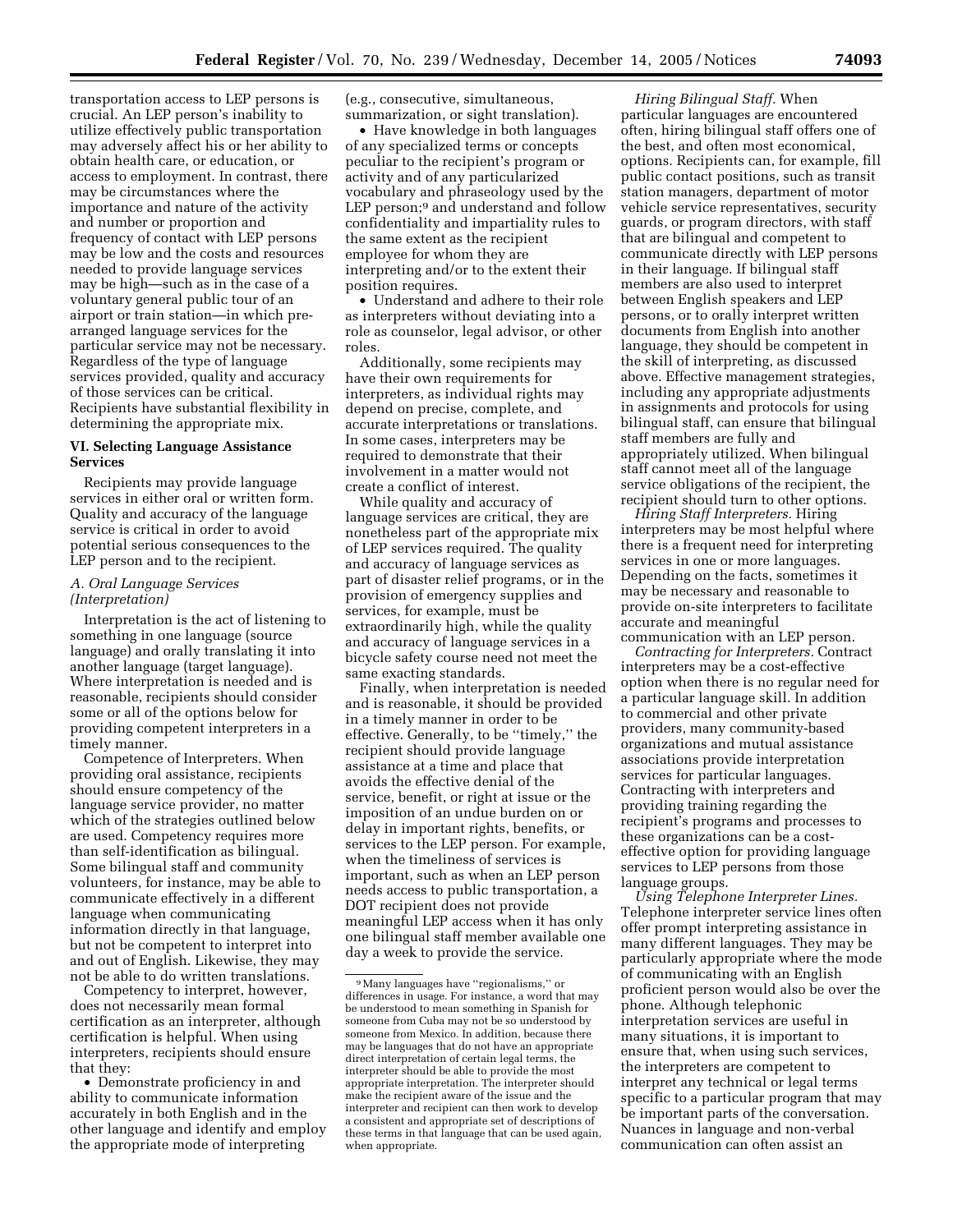interpreter and cannot be recognized over the phone. The issues discussed above regarding interpreter competency are also relevant to telephonic interpreters. Video teleconferencing and allowing interpreters to review relevant documents in advance may also be helpful.

*Using Community Volunteers.* In addition to consideration of bilingual staff, staff interpreters, or contract interpreters (either in-person or by telephone) as options to ensure meaningful access by LEP persons, use of recipient-coordinated community volunteers may provide a cost-effective supplemental language assistance strategy under appropriate circumstances. They may be particularly useful in providing language access for a recipient's less critical programs and activities. To the extent the recipient relies on community volunteers, it is often best to use volunteers who are trained in the information or services of the program and can communicate directly with LEP persons in their language. Just as with all interpreters, community volunteers used to interpret between English speakers and LEP persons, or to orally translate documents, should be competent in the skill of interpreting and knowledgeable about applicable confidentiality and impartiality rules. Recipients should consider formal arrangements with community-based organizations that provide volunteers to address these concerns and help ensure that services are available more regularly.

*Use of Family Members, Friends, Other Customers/Passengers as Interpreters.* Although recipients should not plan to rely on an LEP person's family members, friends, or other informal interpreters to provide meaningful access to important programs and activities, where LEP persons so desire, they should be permitted to use an interpreter of their choice at their own expense (whether a professional interpreter, family member, or friend) in place of or as a supplement to the free language services expressly offered by the recipient. LEP persons may feel more comfortable when a trusted family member or friend acts as an interpreter. In addition, in exigent circumstances that are not reasonably foreseeable, temporary use of interpreters not provided by the recipient may be necessary. However, with proper planning and implementation, recipients should be able to avoid most such situations.

Recipients, however, should take special care to ensure that family members, legal guardians, caretakers, and other informal interpreters are

appropriate in light of the circumstances and subject matter of the program, service or activity, including protection of the recipient's own administrative, mission-related, or enforcement interest in accurate interpretation. In many circumstances, family members (especially children) or friends are not competent to provide quality and accurate interpretations. Issues of confidentiality, privacy, or conflict of interest may also arise. LEP individuals may feel uncomfortable revealing or describing sensitive or confidential information to a family member, friend, or member of the local community. In addition, such informal interpreters may have a personal connection to the LEP person or an undisclosed conflict of interest, such as the desire to obtain an LEP person's personal identification information, for example, in the case of an LEP person attempting to apply for a driver's license. Thus, DOT recipients should generally offer free interpreter services to the LEP person. This is particularly true in situations in which health, safety, or access to important benefits and services are at stake, or when credibility and accuracy are important to protect an individual's rights and access to important services.

An example of such a case is when no interpreters, or bilingual or symbolic signs are available in a state department of motor vehicles. In an effort to apply for a driver's license, vehicle registration, or parking permit, an LEP person may be forced to enlist the help of a stranger for translation. This practice may raise serious issues of competency or confidentiality and may compromise the personal security of the LEP person, as the stranger could have access to the LEP person's personal identification information, such as his or her name, phone number, address, social security number, driver's license number (if different from the social security number), and medical information. However, there are situations where proper application of the four factors would lead to a conclusion that recipient-provided services are not necessary. An example of this is a voluntary educational tour of an airport, or a train or bus station. There, the importance and nature of the activity may be relatively low and unlikely to implicate issues of confidentiality, conflict of interest, or the need for accuracy. In addition, the resources needed and costs of providing language services may be high. In such a setting, an LEP person's use of family, friends, or others to interpret may be appropriate.

If the LEP person voluntarily chooses to provide his or her own interpreter, a

recipient should consider whether a record of that choice and of the recipient's offer of assistance is appropriate. Where precise, complete, and accurate interpretations or translations of information and/or testimony are critical, or where the competency of the LEP person's interpreter is not established, a recipient might decide to provide its own, independent interpreter, even if an LEP person wants to use his or her own interpreter as well. Extra caution should be exercised when the LEP person chooses to use a minor as the interpreter. While the LEP person's decision should be respected, there may be additional issues of competency, confidentiality, or conflict of interest when the choice involves using children as interpreters. The recipient should take care to ensure that the LEP person's choice is voluntary, that the LEP person is aware of the possible problems if the preferred interpreter is a minor child, and that the LEP person knows that a competent interpreter could be provided by the recipient at no cost.

#### *B. Written Language Services (Translation)*

Translation is the replacement of a written text from one language (source language) into an equivalent written text in another language (target language).

*What Documents Should be Translated?* After applying the fourfactor analysis, a recipient may determine that an effective LEP plan for its particular program or activity includes the translation of vital written materials into the language of each frequently encountered LEP group eligible to be served and/or likely to be affected by the recipient's program. Such written materials could include, for example:

• Driver's license, automobile registration, and parking permit forms.

• Parking tickets, citation forms, and violation or deficiency notices, or pertinent portions thereof.

• Emergency transportation information.

• Markings, signs, and packaging for hazardous materials and substances.

• Signs in bus and train stations, and in airports.

• Notices of public hearings regarding recipients' proposed transportation plans, projects, or changes, and reduction, denial, or termination of services or benefits.

• Signs in waiting rooms, reception areas, and other initial points of entry.

• Notices advising LEP persons of free language assistance and language identification cards for staff (i.e., ''I speak'' cards).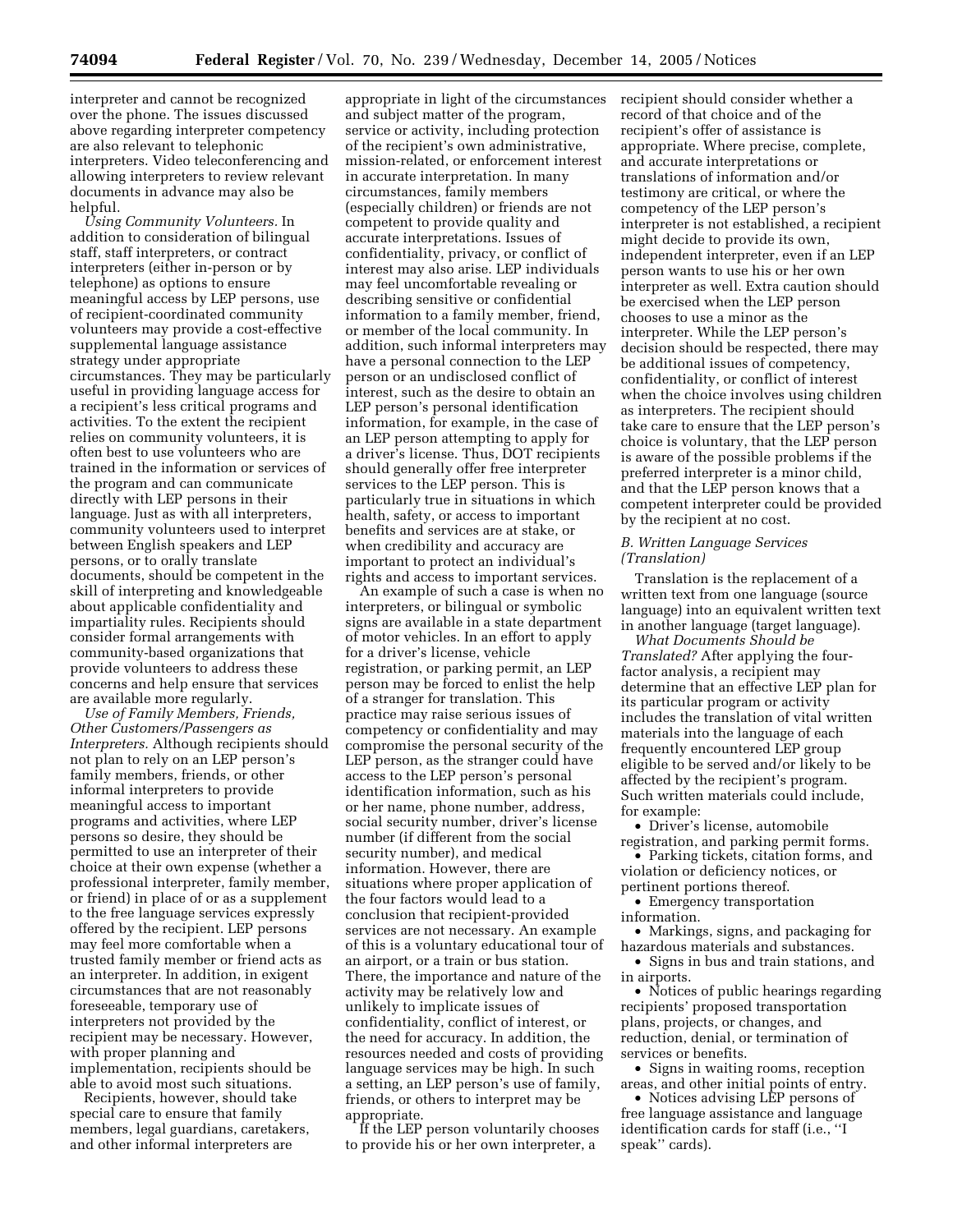• Statements about the services available and the right to free language assistance services in appropriate non-English languages, in brochures, booklets, outreach and recruitment information, and other materials routinely disseminated to the public.

• Written tests that do not assess English-language competency, but test competency for a particular license, job, or skill for which knowing English is not required.

• Applications, or instructions on how to participate in a recipient's program or activity or to receive recipient benefits or services.

• Consent forms.

Whether or not a document (or the information it solicits) is ''vital'' may depend upon the importance of the program, information, encounter, or service involved, and the consequence to the LEP person if the information in question is not accurate or timely. For instance, applications for bicycle safety courses should not generally be considered vital, whereas access to safe driving handbooks could be considered vital. Where appropriate, recipients are encouraged to create a plan for consistently determining, over time and across their various activities, what documents are ''vital'' to the meaningful access of the LEP populations they serve.

Classifying a document as vital or non-vital is sometimes difficult, especially in the case of outreach materials like brochures or other information on rights and services. Awareness of rights or services is an important part of ''meaningful access,'' as lack of awareness may effectively deny LEP individuals meaningful access. Thus, where a recipient is engaged in community outreach efforts in furtherance of its programs and activities, it should regularly assess the needs of the populations frequently encountered or affected by the program or activity to determine whether certain critical outreach materials should be translated. Community organizations may be helpful in determining what outreach materials may be most helpful to translate, and some such translations may be made more effective when done in tandem with other outreach methods, including utilizing the ethnic media, schools, and religious and community organizations to spread a message.

Sometimes a very large document may include both vital and non-vital information. This may also be the case when the title and a phone number for obtaining more information on the contents of the document in frequently encountered languages other than English is critical, but the document is

sent out to the general public and cannot reasonably be translated into many languages. Thus, vital information may include, for instance, providing information in appropriate languages regarding where an LEP person might obtain an interpretation or translation of the document.

*Into What Languages Should Documents be Translated?* The extent of the recipient's obligation to provide written translations of documents should be determined by the recipient on a case-by-case basis, looking at the totality of the circumstances in light of the four-factor analysis. Because translation is a one-time expense, consideration should be given to whether the upfront cost of translating a document (as opposed to oral interpretation) should be amortized over the likely lifespan of the document when applying this four-factor analysis.

The languages spoken by the LEP individuals with whom the recipient has frequent contact determine the languages into which vital documents should be translated. However, because many DOT recipients serve communities in large cities or across an entire state and regularly serve areas with LEP populations that speak dozens and sometimes more than 100 languages, it would be unrealistic to translate all written materials into each language. Although recent technological advances have made it easier for recipients to store and share translated documents, such an undertaking would incur substantial costs and require substantial resources. However, wellsubstantiated claims of lack of resources to translate all such documents into dozens or more than 100 languages do not necessarily relieve the recipient of the obligation to translate vital documents into at least several of the more frequently encountered languages. The recipient should then set benchmarks for continued translations into the remaining languages over time.

*Safe Harbor.* Many recipients would like to ensure with greater certainty that they comply with their obligations to provide written translations in languages other than English. Paragraphs (a) and (b) below outline the circumstances that can provide a ''safe harbor'' for recipients regarding the requirements for translation of written materials. A ''safe harbor'' means that if a recipient provides written translations under these circumstances, such action will be considered strong evidence of compliance with the recipient's writtentranslation obligations under Title VI.

The failure to provide written translations under the circumstances outlined in paragraphs (a) and (b) does

not mean there is noncompliance. Rather these paragraphs merely provide a guide for recipients that would like greater certainty of compliance than can be provided by a fact-intensive, fourfactor analysis. For example, even if a safe harbor is not used, if written translation of a certain document(s) would be so burdensome as to defeat the legitimate objectives of its program, it is not necessary. Other ways of providing meaningful access, such as effective oral interpretation of certain vital documents, might be acceptable under such circumstances.

Safe Harbor. The following actions will be considered strong evidence of compliance with the recipient's writtentranslation obligations:

(a) The DOT recipient provides written translations of vital documents for each eligible LEP language group that constitutes 5% or 1,000, whichever is less, of the population of persons eligible to be served or likely to be affected or encountered. Translation of other documents, if needed, can be provided orally; or

(b) If there are fewer than 50 persons in a language group that reaches the 5% trigger in (a), the recipient does not translate vital written materials but provides written notice in the primary language of the LEP language group of the right to receive competent oral interpretation of those written materials, free of cost.

These safe harbor provisions apply to the translation of written documents only. They do not affect the requirement to provide meaningful access to LEP individuals through competent oral interpreters where oral language services are needed and are reasonable.

*Competence of Translators.* As with oral interpreters, translators of written documents should be competent. Many of the same considerations apply. However, the skill of translating is very different from the skill of interpreting, and a person who is a competent interpreter may or may not be competent to translate, and vice versa.

Particularly where vital documents are being translated, competence can often be achieved by use of certified translators. Certification or accreditation may not always be possible or necessary.10 Competence can often be ensured by having a second, independent translator check the work of the primary translator. Alternatively, one translator can translate the document, and a second, independent

<sup>10</sup>For those languages in which no formal accreditation exists, a particular level of membership in a professional translation association can provide some indicator of professional competence.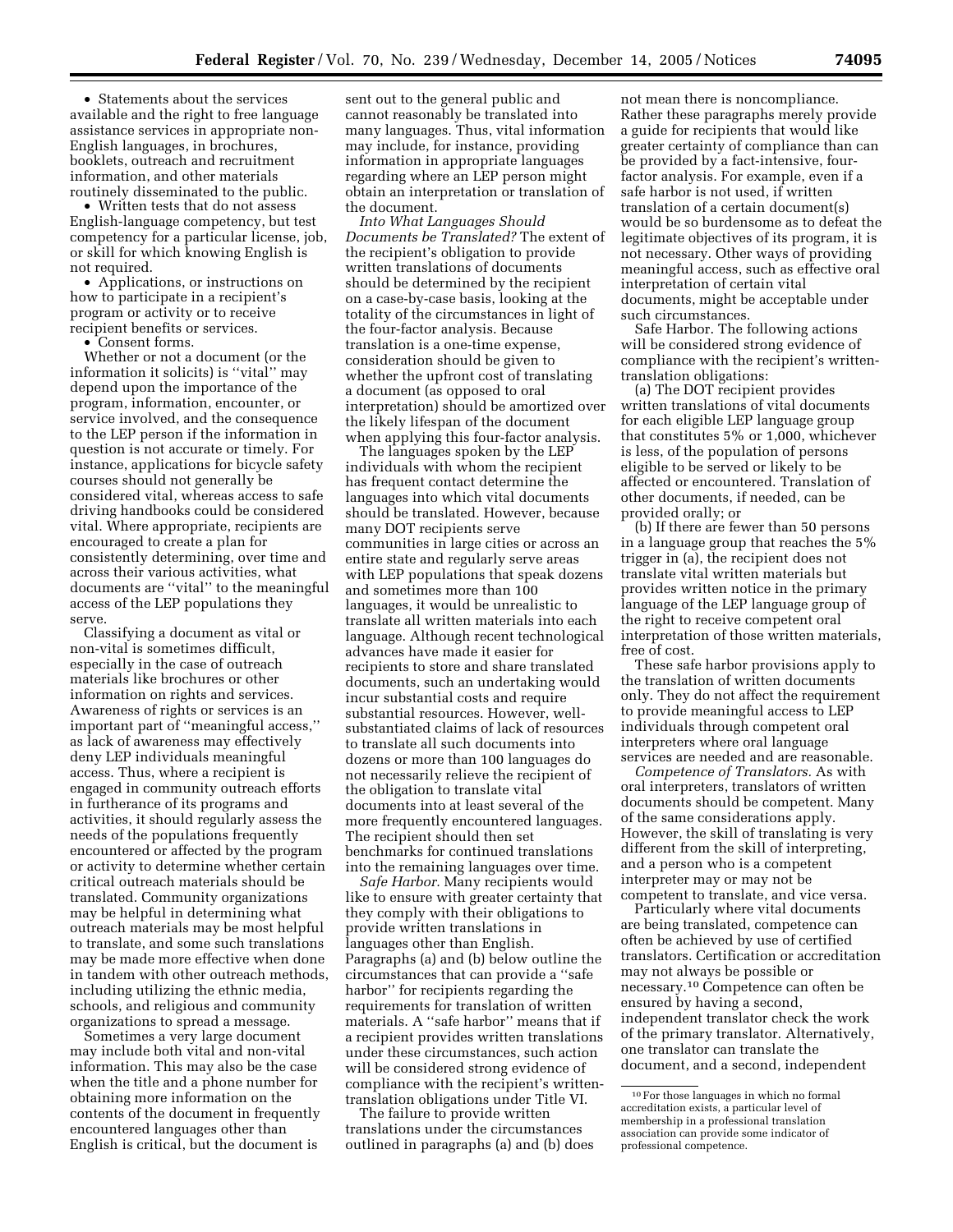translator could translate it back into English to check that the appropriate meaning has been conveyed. This is called ''back translation.''

Translators should understand the expected reading level of the audience and, where appropriate, have fundamental knowledge about the target language group's vocabulary and phraseology. Sometimes direct translation of materials results in a translation that is written at a much more difficult level than the Englishlanguage version or has no relevant equivalent meaning.<sup>11</sup> Community organizations may be able to help consider whether a document is written at an appropriate level for the audience. Likewise, consistency in the words and phrases used to translate terms of art, legal, or other technical or programmatic terms helps avoid confusion by LEP individuals and may reduce costs. Creating or using already created glossaries of commonly used terms may be useful for LEP persons and translators and cost effective for the recipient. Providing translators with examples of previous accurate translations of similar material by other recipients or Federal agencies may also be helpful.

While quality and accuracy of translation services are critical, they are nonetheless part of the appropriate mix of LEP services required. For instance, documents that are simple and have no important consequences for LEP persons who rely on them may be translated by translators who are less skilled than important documents with legal or other information upon which reliance has important consequences (including, *e.g.*, driver's license written exams and documents regarding important benefits or services, or health, safety, or legal information). The permanent nature of written translations, however, imposes additional responsibility on the recipient to ensure that the quality and accuracy permit meaningful access by LEP persons.

# **VII. Elements of an Effective Implementation Plan on Language Assistance for LEP Persons**

After completing the four-factor analysis and deciding what language assistance services are appropriate, a recipient should develop an

implementation plan to address the identified needs of the LEP populations it serves. Although recipients have considerable flexibility in developing such a plan, maintaining a periodically updated written plan on language assistance for LEP persons (''LEP plan'') for use by recipient employees serving the public would be an appropriate and cost-effective means of documenting compliance and providing a framework for the provision of timely and reasonable language assistance. Such written plans may also provide additional benefits to a recipient's managers in the areas of training, administration, planning, and budgeting. Thus, recipients may choose to document the language assistance services in their plan, and how staff and LEP persons can access those services. Certain DOT recipients, such as those serving very few LEP persons or those with very limited resources, may choose not to develop a written LEP plan. However, the absence of a written LEP plan does not obviate the underlying obligation to ensure meaningful access by LEP persons to a recipient's program or activities. In that event, a recipient should consider alternative ways to reasonably articulate a plan for providing meaningful access. Early input from entities such as schools, religious organizations, community groups, and groups working with new immigrants can be helpful in forming this planning process. The following five steps may be helpful in designing an LEP plan and are typically part of effective implementation plans.

## *(1) Identifying LEP Individuals Who Need Language Assistance*

There should be an assessment of the number or proportion of LEP individuals eligible to be served or encountered and the frequency of encounters pursuant to the first two factors in the four-factor analysis.

One way to determine the language of communication is to use language identification cards (or ''I speak cards''), which invite LEP persons to identify their language needs to staff. Such cards, for instance, might say, ''I speak Spanish'' in both Spanish and English, or ''I speak Vietnamese'' in both English and Vietnamese. To reduce costs of compliance, the Federal Government has made a set of these cards available on the Internet. The Census Bureau's ''I speak card'' can be found and downloaded at *http://www.usdoj.gov/ crt/cor/13166.htm.* 

When records are normally kept of past interactions with members of the public, the language of the LEP person can be included as part of the record. In

addition to helping employees identify the language of LEP persons they encounter, this process will help in future applications of the first two factors of the four-factor analysis. In addition, posting notices in commonly encountered languages notifying LEP persons of language assistance will encourage them to self-identify.

# *(2) Language Assistance Measures*

An effective LEP plan would likely include information about the ways in which language assistance will be provided. For instance, recipients may want to include information on at least the following:

• Types of language services available.

• How recipient staff can obtain those services.

• How to respond to LEP callers.

• How to respond to written communications from LEP persons.

• How to respond to LEP individuals who have in-person contact with recipient staff.

• How to ensure competency of interpreters and translation services.

## *(3) Training Staff*

Staff members should know their obligations to provide meaningful access to information and services for LEP persons, and all employees in public contact positions should be properly trained. An effective LEP plan would likely include training to ensure that:

• Staff knows about LEP policies and procedures.

• Staff having contact with the public (or those in a recipient's custody) is trained to work effectively with inperson and telephone interpreters.

Recipients may want to include this training as part of the orientation for new employees. Recipients have flexibility in deciding the manner in which the training is provided, and the more frequent the contact with LEP persons, the greater the need will be for in-depth training. However, management staff, even if they do not interact regularly with LEP persons, should be fully aware of and understand the plan so they can reinforce its importance and ensure its implementation by staff.

#### *(4) Providing Notice to LEP Persons*

Once an agency has decided, based on the four factors, that it will provide language services, it is important that the recipient notify LEP persons of services available free of charge. Recipients should provide this notice in languages LEP persons would understand. Examples of notification that recipients should consider include:

<sup>&</sup>lt;sup>11</sup> For instance, although there may be languages that do not have a direct translation of some legal, technical, or program-related terms, the translator should be able to provide an appropriate translation. The translator should likely also make the recipient aware of this. Recipients can then work with translators to develop a consistent and appropriate set of descriptions of those terms in that language that can be used again, when appropriate.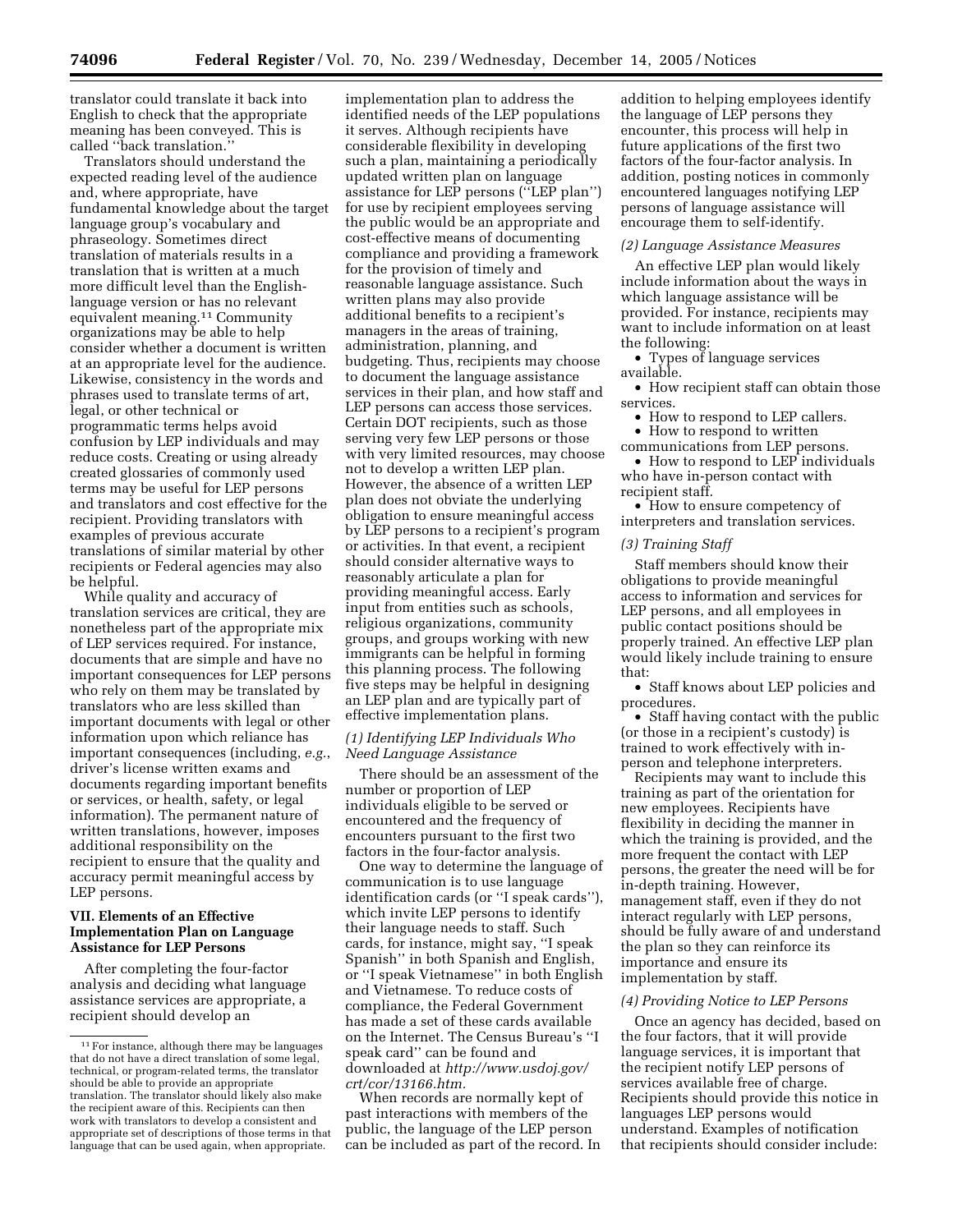• Posting signs in intake areas and other entry points. This is important so that LEP persons can learn how to access those language services at initial points of contact. This is particularly true in areas with high volumes of LEP persons seeking access to certain transportation safety information, or other services and activities run by DOT recipients.12

• Stating in outreach documents that language services are available from the agency. Announcements could be in, for instance, brochures, booklets, and in outreach and recruitment information. These statements should be translated into the most common languages and could be ''tagged'' onto the front of common documents.

• Working with community-based organizations and other stakeholders to inform LEP individuals of the recipients' services, including the availability of language assistance services.

• Using an automated telephone voice mail attendant or menu system. The system could be in the most common languages encountered. It should provide information about available language assistance services and how to get them.

• Including notices in local newspapers in languages other than English.

• Providing notices on non-Englishlanguage radio and television stations about the available language assistance services and how to get them.

• Providing presentations and/or notices at schools and religious organizations.

# *(5) Monitoring and Updating the LEP Plan*

Recipients should, where appropriate, have a process for determining, on an ongoing basis, whether new documents, programs, services, and activities need to be made accessible for LEP individuals, and they may want to provide notice of any changes in services to the LEP public and to employees.

In addition, recipients should consider whether changes in demographics, types of services, or other needs require annual reevaluation of their LEP plan. Less frequent reevaluation may be more appropriate

where demographics, services, and needs are more static. One good way to evaluate the LEP plan is to seek feedback from the community.

In their reviews, recipients may want to consider assessing changes in:

• Current LEP populations in the service area or population affected or encountered.

• Frequency of encounters with LEP language groups.

• Nature and importance of activities to LEP persons.

• Availability of resources, including technological advances and sources of additional resources, and the costs imposed.

• Whether existing assistance is meeting the needs of LEP persons.

• Whether staff knows and understands the LEP plan and how to implement it.

• Whether identified sources for assistance are still available and viable.

In addition to these five elements, effective plans set clear goals, management accountability, and opportunities for community input and planning throughout the process.

### **VIII. Voluntary Compliance Effort**

The goal for Title VI and Title VI regulatory enforcement is to achieve voluntary compliance. DOT enforces Title VI as it applies to recipients' responsibilities to LEP persons through the procedures provided for in DOT's Title VI regulations (49 CFR part 21, portions of which are provided in Appendix A).

The Title VI regulations provide that DOT will investigate whenever it receives a complaint, report, or other information that alleges or indicates possible noncompliance with Title VI or its regulations. If the investigation results in a finding of compliance, DOT will inform the recipient in writing of this determination, including the basis for the determination. DOT uses voluntary mediation to resolve most complaints. However, if a case is fully investigated and results in a finding of noncompliance, DOT must inform the recipient of the noncompliance through a Letter of Findings that sets out the areas of noncompliance and the steps that must be taken to correct the noncompliance. It must attempt to secure voluntary compliance through informal means. If the matter cannot be resolved informally, DOT must secure compliance through the termination of Federal assistance after the DOT recipient has been given an opportunity for an administrative hearing and/or by referring the matter to DOJ with a recommendation that appropriate proceedings be brought to enforce the

laws of the United States. In engaging in voluntary compliance efforts, DOT proposes reasonable timetables for achieving compliance and consults with and assists recipients in exploring costeffective ways of coming into compliance. In determining a recipient's compliance with the Title VI regulations, DOT's primary concern is to ensure that the recipient's policies and procedures provide meaningful access for LEP persons to the recipient's programs, activities, and services.

While all recipients must work toward building systems that will ensure access for LEP individuals, DOT acknowledges that the implementation of a comprehensive system to serve LEP individuals is a process and that a system will evolve over time as it is implemented and periodically reevaluated. As recipients take reasonable steps to provide meaningful access to federally assisted programs and activities for LEP persons, DOT will look favorably on intermediate steps recipients take that are consistent with this guidance, and that, as part of a broader implementation plan or schedule, move their service delivery system toward providing full access to LEP persons. This does not excuse noncompliance but instead recognizes that full compliance in all areas of a recipient's activities and for all potential language minority groups may reasonably require a series of implementing actions over a period of time. However, in developing any phased implementation schedule, DOT recipients should ensure that the provision of appropriate assistance for significant LEP populations or with respect to activities having a significant impact on the health, safety, legal rights, or livelihood of beneficiaries is addressed first. Recipients are encouraged to document their efforts to provide LEP persons with meaningful access to federally assisted programs and activities.

# **IX. Promising Practices**

The following examples are provided as illustrations of the responses of some recipients to the need to provide services to LEP persons, and are meant to be interesting and useful examples of ways in which LEP recipients can provide language services. Recipients are responsible for ensuring meaningful access to all portions of their program or activity, not just the portions to which DOT assistance is targeted. So long as the language services are accurate, timely, and appropriate in the manner outlined in this guidance, the types of promising practices summarized below can assist recipients in moving toward

<sup>12</sup>For instance, signs in intake offices could state that free language assistance is available. The signs should be translated into the most common languages encountered and should explain how to get the necessary language assistance. The Social Security Administration has made such signs available at *http://www.ssa.gov/multilanguage/ langlist1.htm.* DOT recipients could, for example, modify these signs for use in programs, activities, and services.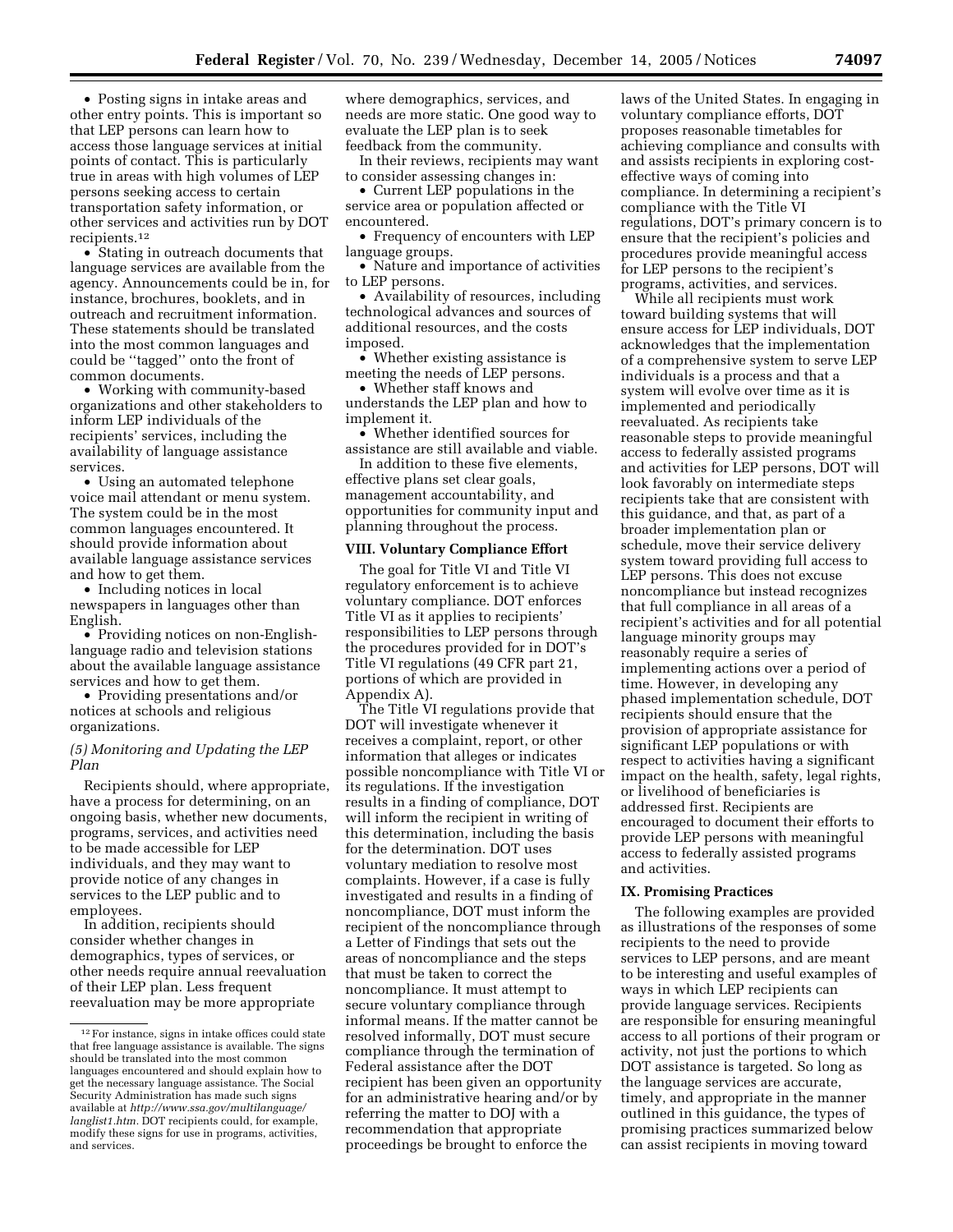meeting the meaningful access requirements of Title VI and the Title VI regulations. These examples do not, however, constitute an endorsement by DOT, which will evaluate recipients' situations on a case-by-case basis using the factors described elsewhere in this guidance.

*Language Banks.* In several parts of the country, both urban and rural, community organizations and providers have created language banks that dispatch competent interpreters, at reasonable rates, to participating organizations, reducing the need to have on-staff interpreters for low-demand languages. This approach is particularly appropriate where there is a scarcity of language services or where there is a large variety of language needs but limited demand for any particular language.

*Language Support Offices.* A state social services agency has established an ''Office for Language Interpreter Services and Translation.'' This office tests and certifies all in-house and contract interpreters, provides agencywide support for translation of forms, client mailings, publications, and other written materials into non-English languages, and monitors the policies of the agency and its vendors that affect LEP persons.

Some recipients have established working liaisons with local community colleges to educate the LEP community in transportation matters. One city formed a multilingual/multi-agency task force to address language barriers and the concerns of the affected communities. The task force completed a survey of city staff with multilingual skills in order to identify employees willing to serve as interpreters and is preparing lists of community and cultural organizations.

*Use of Technology.* Some recipients use their Internet and/or intranet capabilities to store translated documents online, which can be retrieved as needed and easily shared with other offices. For example, a multilanguage gateway on a Web page could be developed for LEP persons and the public to access documents translated into other languages.

*Telephone Information Lines and Hotlines.* Recipients have subscribed to telephone-based interpretation services and established telephone information lines in common languages to instruct callers on how to leave a recorded message that will be answered by someone who speaks the caller's language. For example, a recipient may choose to adopt a program similar to the National Highway Traffic Safety Administration's (NHTSA's) Auto

Safety Hotline, which has four representatives who speak Spanish and are available during normal hotline business hours (Mon.–Fri., 8 a.m.–10 p.m. eastern time).13

*Signage and Other Outreach.*  Recipients have provided information about services, benefits, eligibility requirements, and the availability of free language assistance, in appropriate languages by (a) posting signs and placards with this information in public places such as grocery stores, bus shelters, and subway stations; (b) putting notices in print media and on radio and television stations that serve LEP groups or broadcasting in languages other than English;14 (c) airing videos and public service announcements for non-English-speaking residents; (d) placing flyers and signs in the offices of community-based organizations that serve large populations of LEP persons; (e) distributing information at places of worship, ethnic shopping areas, and other gathering places for LEP groups; (f) using posters with appropriate languages designed to reach potential beneficiaries; and (g) developing pictures, images, figures, or icons that could be understandable alternatives to written words.

DOT agencies and recipients have implemented numerous language access services:

• DOT's Pipeline and Hazardous Materials Safety Administration (formerly known as the Research and Special Programs Administration), at 49 CFR §§ 192.616 and 195.440, requires pipeline officers to establish a program for effective reporting by the public of gas pipeline emergencies to the operator or public officials, also providing that the program must be conducted in English and other common languages.15 We recommend that recipients consider

14Notifications should be delivered in advance of scheduled meetings or events to allow time for persons to request accommodation and participate.

15 ''Each [pipeline] operator shall establish a continuing educational program to enable customers, the public, appropriate government organizations, and persons engaged in excavation related activities to recognize a gas pipeline emergency for the purpose of reporting it to the operator or the appropriate public officials. The program and the media used should be as comprehensive as necessary to reach all areas in which the operator transports gas. The program must be conducted in English and in other languages commonly understood by a significant number and concentration of the non-English speaking population in the operator's area.'' 49 CFR § 192.616. Section 195.440 of title 49, Code of Federal Regulations, imposes similar requirements in the case of hazardous liquid or carbon dioxide pipeline emergencies.

the appropriateness of such an approach to meet their individual service provision needs.

• DOT's National Highway Traffic Safety Administration (NHTSA) has translated the National Standardized Child Passenger Safety Training Program curriculum into Spanish. The course, designed to help communities work with parents and caregivers on the proper installation of child safety seats, has been pilot tested and is scheduled to be available to the public by early 2006 through many national Latino organizations and State Highway Safety **Offices** 

• DOT's Federal Motor Carrier Safety Administration (FMCSA) division offices in California, Arizona, New Mexico, Texas, and Puerto Rico employ personnel conversant in Spanish to communicate the agency's critical safety regulations.

• The Del Rio, Texas, Police Department implemented the El Protector program in Del Rio and developed public service broadcasts in Spanish about traffic safety issues such as loading and unloading school buses, drinking and driving, and pedestrian safety.

• Emergency Medical Services (EMS) staff in Los Angeles reported that their system is equipped to receive calls in more than 150 languages, although Spanish is the most frequent language used by 911 callers who do not speak English.

• District of Columbia DMV information, forms, and support material are available in German, Spanish, French, Russian, Dutch, and Portuguese and can be downloaded from the division's Web site. The DC DMV also provides a ''City Services Guide'' in Chinese, Korean, Spanish, and Vietnamese. DC's ''Click It or Ticket'' program material and information on child safety seat loaner programs and fitting station locations are available in Spanish.

• The New Jersey Department of Motor Vehicles administers driver's license tests in more than 15 languages, including Arabic, French, Greek, Korean, Portuguese, and Turkish.16

• In North Dakota, while the Traffic Safety Office acknowledges a limited minority population requiring assistance with translation, the Driver Licensing Unit offers the option of an oral test in Spanish.

• The Iowa Department of Transportation (IDOT) provides a Spanish version of the Commercial

<sup>&</sup>lt;sup>13</sup>The evening hours permit people from the West Coast (where a significant number of LEP persons reside) to call after work, providing an option for instructions in Spanish, a separate queue, and Spanish-speaking operators.

<sup>16</sup> DOT recommends that state agencies share such information, to avoid the necessity of each agency performing every translation.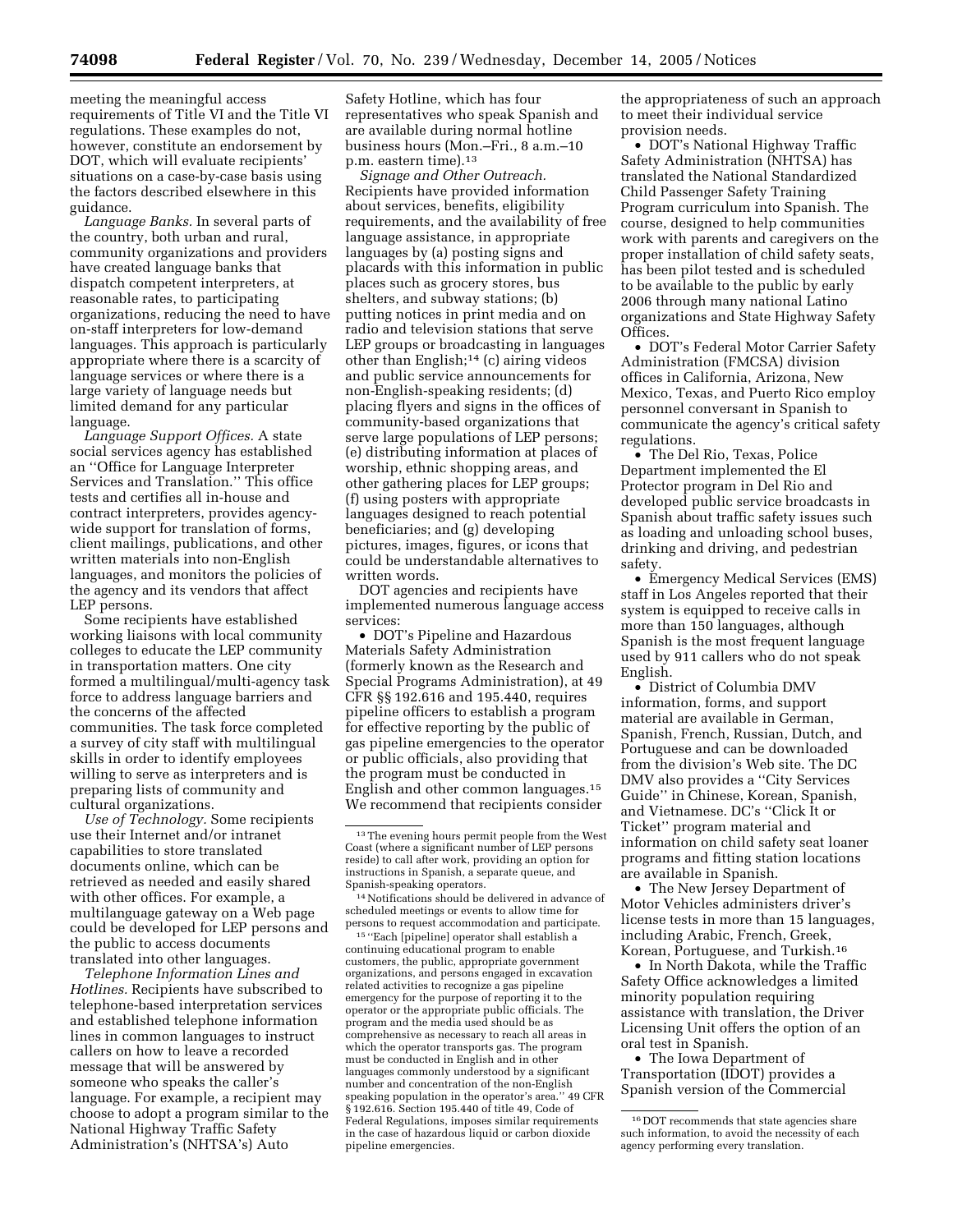Driver's License knowledge test using a touch screen computer, and study guides of the Iowa Driver's Manual in Albanian, Bosnian, Russian, Vietnamese, and Korean. IDOT established a liaison with a local community college to provide education for Bosnian refugees concerning the Commercial Motor Vehicle driving course.17

• The Wisconsin DOT created a 3rd grade level study guide, the Motorist Study Manual Easy Reader, which was translated by the Janesville Literacy Council into Spanish. Wisconsin DOT also provides the regular 6th grade level version of the Reader in English, Spanish, and Hmong; a Motorcycle Study Manual in English and Spanish; and a CDL (Commercial Driver's License) Study Manual in English and Spanish. In addition, Knowledge and Highway Sign Tests are written in 13 languages other than English, recorded on audiocassette tapes in English and Spanish, or orally interpreted by bilingual staffers obtained from a roster of Wisconsin DOT employees who speak, read, or write foreign languages.

• The Idaho Office of Traffic and Highway Safety implemented a Spanish-language safety belt media campaign to educate its Hispanic community on the statewide ''Click It, Don't Risk It!'' program to boost seat belt use. Information appears in *Unido*, Idaho's largest Spanish-language newspaper, and warns all motorists to buckle up or risk receiving a safety belt citation.

• The New Mexico State Highway and Transportation Department, with Federal Highway Administration (FHWA) support, provides Spanishlanguage translations of its Right-of-Way Acquisition and Relocation brochures and also employs bilingual right-of-way agents to discuss project impacts in Spanish.

• The State of Oregon developed a report on multilingual services provided by state agencies. State agencies will use the final document to enhance their existing programs, including expanding communication efforts to serve and protect all Oregonians.

• The Texas DOT utilizes bilingual employees in its permit office to provide instruction and assistance to LEP Spanish-speaking truck drivers when providing permits to route overweight trucks through Texas. In its ''On the Job Training Supportive Services Program'' Texas DOT has used Spanish-language television to inform people who have

difficulty reading English of opportunities in the construction industry.

• When the Virginia DOT (VDOT) became aware that several Disadvantaged Business Enterprise (DBE) firms were about to be removed from construction projects in Northern Virginia because they required certified concrete inspectors, and that they could not comply because the concrete inspection test was only offered in English, it used supportive services funding from the Federal Highway Administration to translate the training manual and test material into Spanish. VDOT also provides tutoring for the DBE firms. The Virginia State Police maintains a written list of interpreters available statewide to troopers through the Red Cross Language Bank, as well as universities and local police departments.

• The Colorado State Patrol produced safety brochures in Spanish for farmers and ranchers. It has also printed brochures in Spanish pertaining to regulatory requirements for trucking firms.

• In preparation of its 20-year planning document, the Transportation Concept Report, the California DOT (Caltrans) held a public meeting titled ''Planning the Future of Highway 1'' in the largely Hispanic city of Guadalupe, through which Highway 1 runs. The meeting was broadcast on the local public access channel since many of the Spanish-speaking residents potentially affected by Highway 1 projects rely on the channel to receive public affairs information. Caltrans provided a Spanish-language interpreter during the meeting and also made its Spanishspeaking public affairs officer available to meet with participants individually.

• During project planning for interstate improvements along Interstate 710 in California, engineers presented ''good'' alternatives to the affected communities; however, the proposed highway expansion would have removed low-income homes in communities that are 98% Spanish speaking. To ensure that their concerns were heard, California identified the affected communities and facilitated the establishment of Community Advisory Committees that held bilingual workshops between engineers and the public.

• The Minnesota DOT authored a manual detailing its requirements to provide access to all residents of Minnesota under environmental justice standards, which included ideas such as publishing notices in non-English newspapers, printing notices in

appropriate languages, and providing interpreters at public meetings.

• In New Mexico, the Zuni Entrepreneurial Enterprises, Inc. (ZEE) Public Transportation Program designed the Zuni JOBLINKS program to develop, implement, and maintain a transportation system to link Native Americans and other traditionally unserved/underserved persons in the service area to needed vocational training and employment opportunities. Outreach for the program included radio announcements and posting of signs in English and Zuni that described ZEE's services and provided ZEE's phone number.

• Washington, DC's Metropolitan Area Transit Authority (WMATA) publishes pocket guides regarding its system in French, Spanish, German, and Japanese, and has a multilanguage website link.

• In North Dakota, Souris Basin Transportation (SBT) started using visual logos on the sides of the vehicles to help illiterate passengers identify the bus on which they were riding. Although the illiteracy rate has dropped among seniors, SBT kept the logos on its vehicles for use by the growing LEP population and also added volunteers who speak languages other than English (such as Spanish, German, Norwegian, Swedish, and French) available by phone to drivers and staff.

• New York City Transit MetroCard vending machines are located in every station and contain software that allows them to be programmed in three languages in addition to English, based upon area demographics. Currently, these machines are capable of providing information in Spanish, French, French Creole, Russian, Chinese, Japanese, Italian, Korean, Greek, and Polish.

• The Metropolitan Atlanta Rapid Transit Authority (MARTA) advertises upcoming service and fare changes in Spanish, Korean, Vietnamese, and Chinese language newspapers. MARTA also produces a bilingual (Spanish/ English) service modifications booklet.

• The Fort-Worth Transportation Authority communicates information about service and fare changes in Spanish and English. It recruits Spanish-speaking customer service representatives and bus operators and has a community outreach liaison who is bilingual. The transit provider also provides a Spanish-language interpreter at all public meetings.

• The Salt Lake City International Airport maintains a list of 35 bilingual and multilingual employees who speak one of 19 languages (including three dialects of Chinese) and their contact information. The list is published in the

<sup>17</sup> DOT especially recommends the idea of working with local community colleges to educate the LEP community in transportation matters.